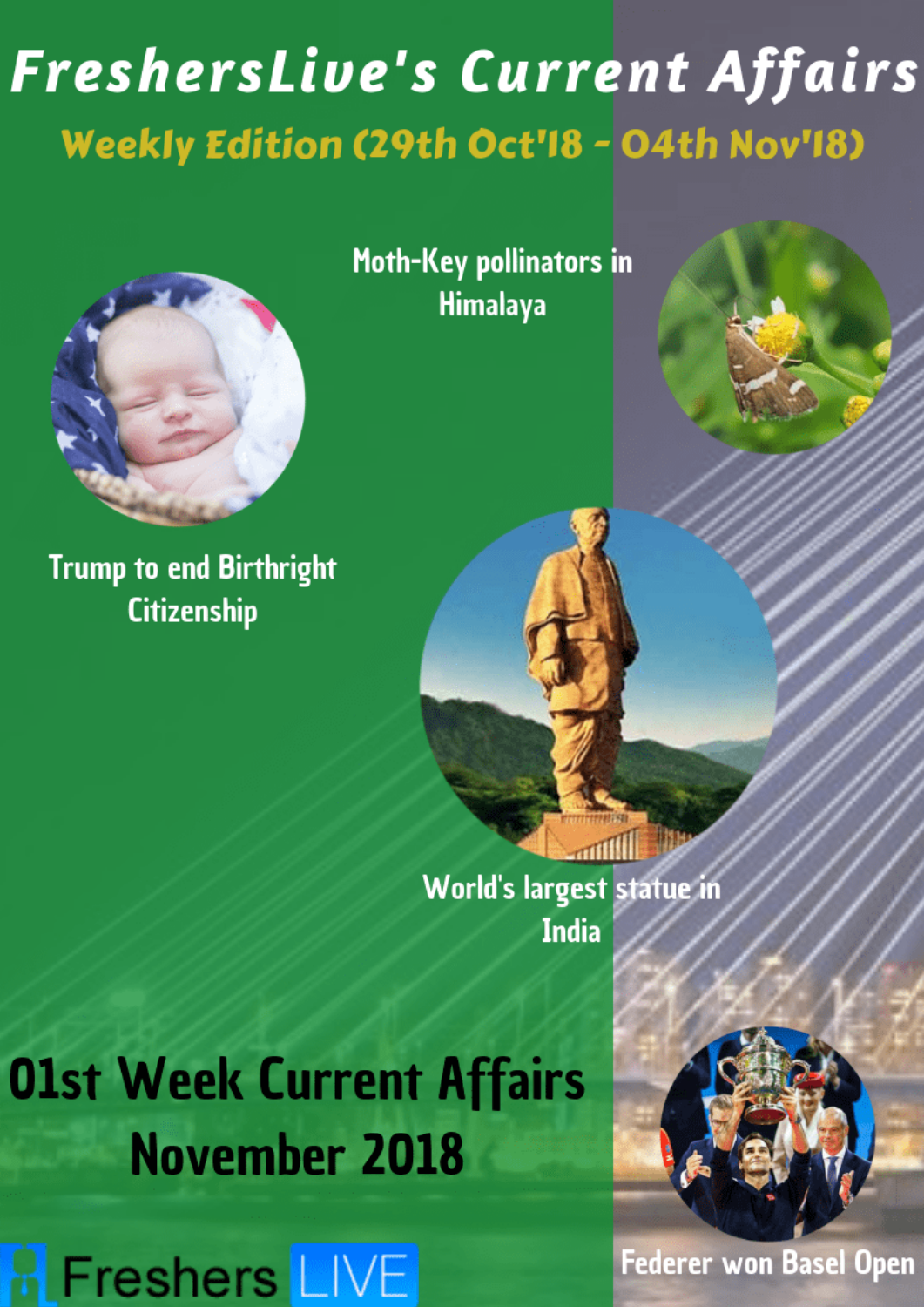

# **Table of Contents**

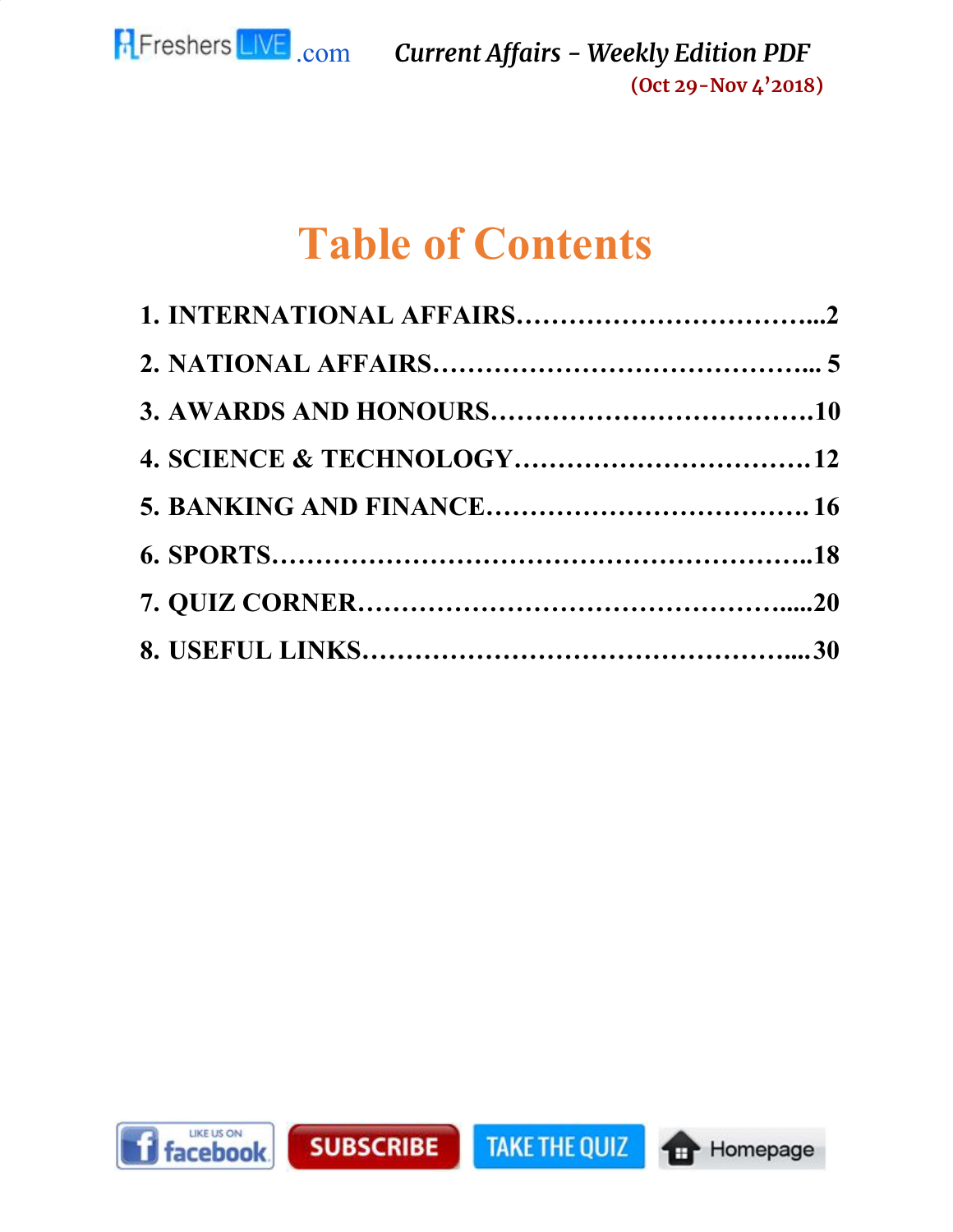

# **INTERNATIONAL AFFAIRS**

# <span id="page-2-0"></span>**United Nations decided to launch project on creating India's intangible heritage inventory**

- This project dubbed- **A snapshot inventory of intangible cultural heritage**, will be launched to protect the disappearing intangible cultural heritage of India
- This will include art forms, craftsmanship and other intangible cultural heritage of the country. The "Wiki-styled project" would be executed through "crowd-sourcing"
- **About United Nations:**
	- Headquarters: New York.
	- Founded: 24, October 1945

# **Russia to hold Taliban meeting**

- **Russia** has **quietly** invited a group of senior Afghan politicians to talk with the **Taliban in Moscow**
- This talk has bypassed President Ashraf Ghani's government and has angered officials in Kabul who say it could muddle the U.S.-backed peace process
- The Afghan officials also said that the government was unhappy that Moscow was pressing ahead with plans for talks
- In August, Russia proposed to hold multilateral peace talks in Moscow and invited 12 countries and the Taliban to attend a summit the following month

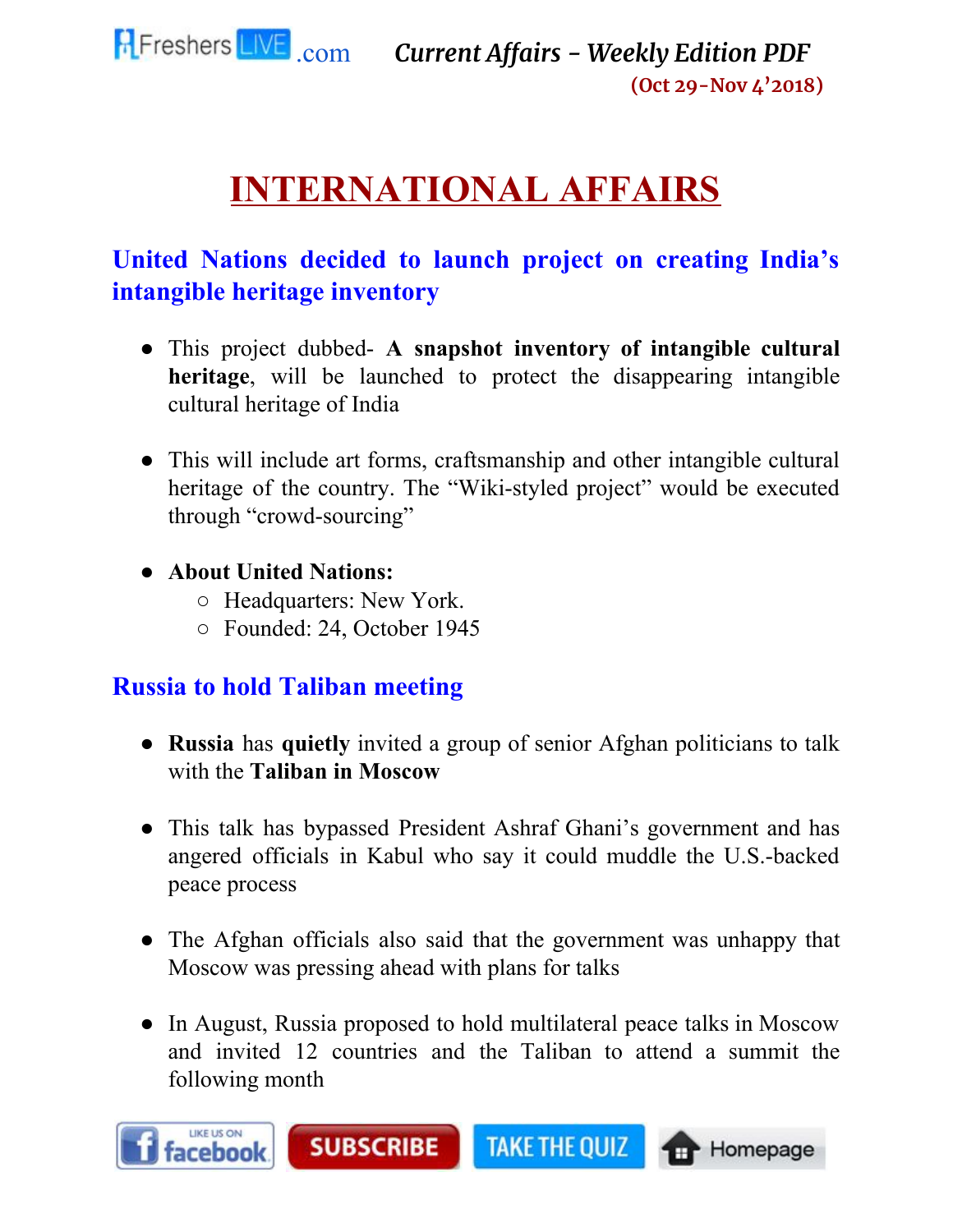

● But **President Ashraf Ghani rejected** the invitation on the grounds that talks with the Taliban should be led by the Afghan government and hence the meeting was postponed. The **U.S. also declined** to attend.

# **US plans to cancel birthright citizenship**

- President Donald Trump announced his plans to sign an **executive order** to end the **birthright citizenship** provision
- It is by no means clear that the President has the legal authority to effect such a broad legal change through an executive order
- **Birthright Citizenship of USA:**
	- A person is a Citizen if they are born in the United States.
	- The concept of **jus soli (right of the soil)** is derived from the 14th Amendment to the U.S. Constitution, enacted in 1868 after the Civil War
	- The amendment was made in order to grant legal rights to former slaves
	- It says: "All persons born or naturalized in the United States, and subject to the jurisdiction thereof, are citizens of the United States and of the state wherein they reside"
	- Therefore, the children born in the U.S. to the parents who are on temporary visas or without a valid visa, also become U.S. citizens.

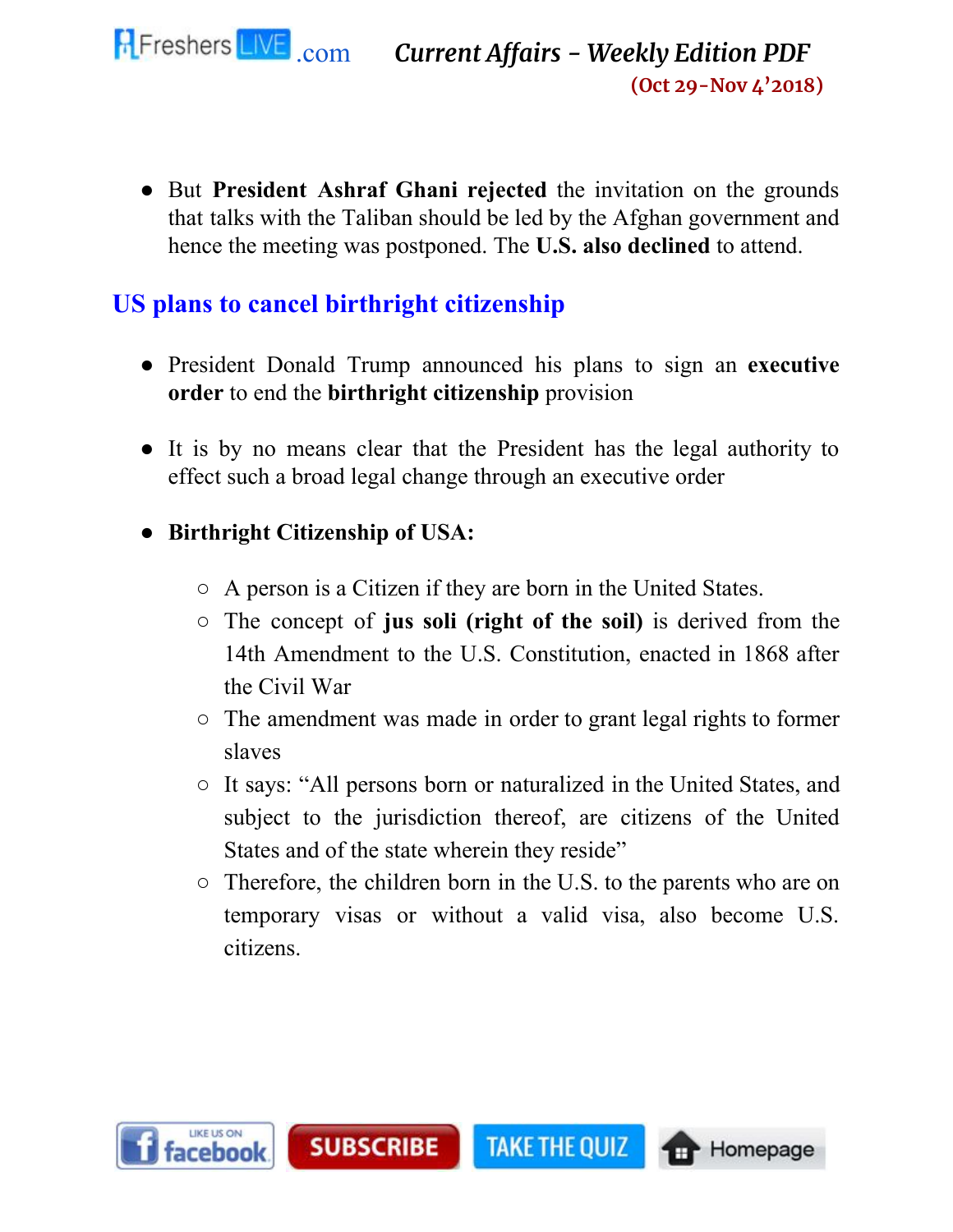

# **Netherland to be partner country for 25th DST-CII Technology Summit 2019**

The Kingdom of Netherlands will be the Partner Country 25th DST – CII Technology Summit to be organized in 2019 announced Dr.Harsh Vardhan, Union Minister for Science & Technology, Earth Sciences, Environment, Forest and Climate Change.

# **World's largest airport under one roof opened in Istanbul, Turkey**

- **World's largest airport terminal** under one roof with a capacity to serve 90 million passengers was opened in **Istanbul, Turkey**
- It has been constructed as a part of the phase-1A of the project, Istanbul New Airport
- It has been constructed by  $-$  IGA and the first phase costed 7.5 billion Euro. It has five pier blocks as well as 77 boarding gates and 143 aero-bridges

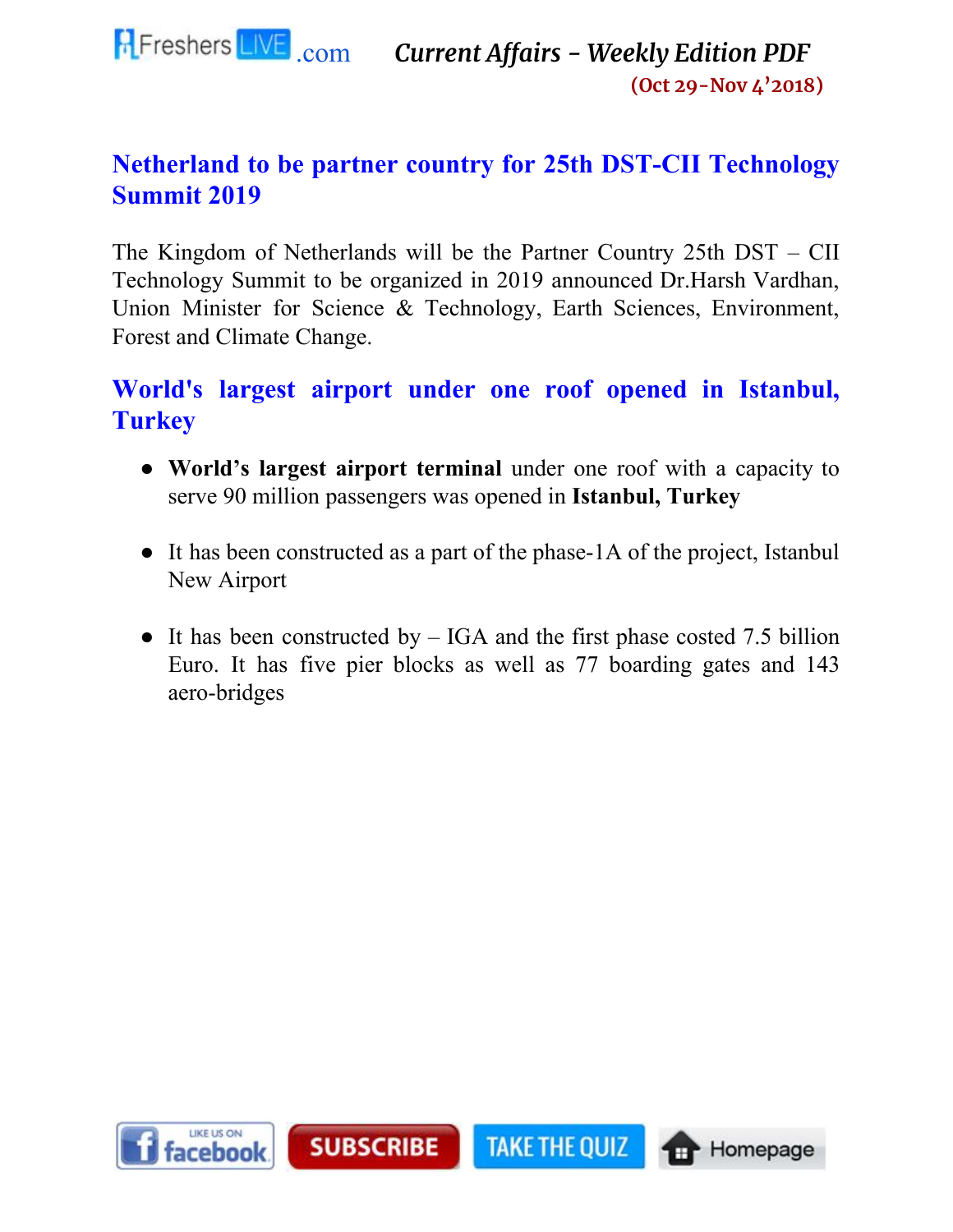<span id="page-5-0"></span>

# **NATIONAL AFFAIRS**

# **Maneka Gandhi Inaugurated fifth Edition Of Women of India National Organic Festival**

- The 5th edition of the '**Women of India National Organic Festival**' was inaugurated by Smt. Maneka Sanjay Gandhi, Union Minister for Women and Child Development, at the Indira Gandhi National Centre for the Arts (IGNCA), New Delhi
- The Festival celebrates and **promotes women entrepreneurs**/producers and farmers in the organic field from across India

#### **PM Narendra Modi inaugurated the Statue of Unity**

- PM Narendra Modi inaugurated the **Statue of Unity or Sardar Patel's statue**, the world's largest statue, on the statesman's 143rd birth anniversary in Gujarat. The statue has been dedicated to Sardar Vallabhbhai Patel, fondly known as the **Iron Man of India**
- The statue stands in the midst of the Narmada River, on the islet of Sadhu Bet Sardar Patel is credited for unifying all of the 562 princely states in pre-independence India to form what is today the Republic of India
- The statue is made up of 1,700 tonnes of bronze, 1,850 tonnes of bronze cladding, 70,000 metric tonnes of cement and 24,500 metric tonnes of steel

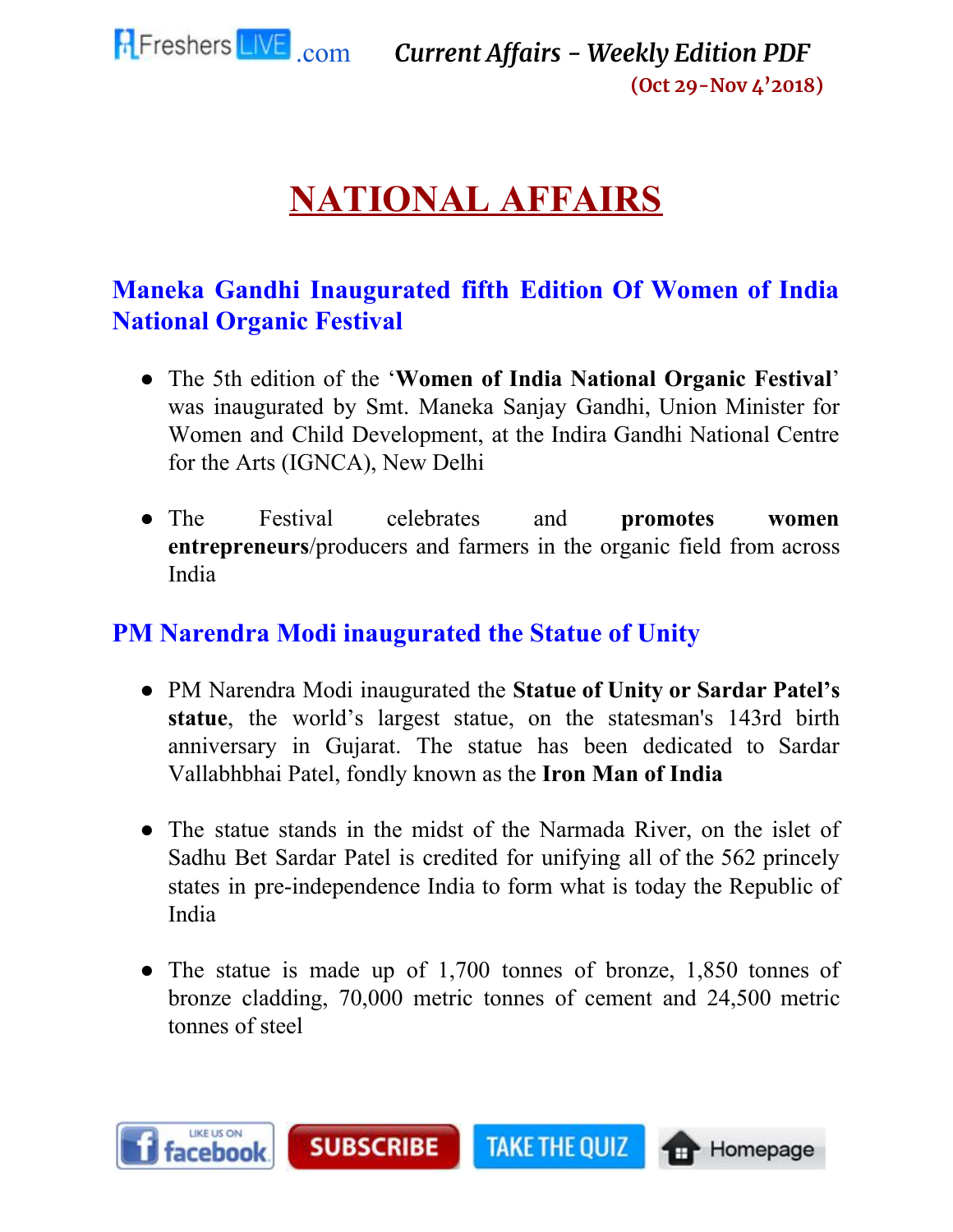

# **DoNER Minister Dr Jitendra Singh laid foundation stone of Technology Facility Center at Jorhat, Assam**

- Union Minister of State (Independent Charge) Development of North Eastern Region (DoNER), Dr Jitendra Singh laid the foundation stone of new Science Centre, the **"Technology Facility Centre"** (TFC) in Jorhat, Assam
- For setting up the new Science Centre, the **Ministry of Development of North Eastern Region** (DoNER) had allocated Rs.40 crore for its construction
- It would be institutionalized by Department of Science & Technology (S&T) and CSIR

# **India invited Italy to invest in defence sector**

- India invited Italy to participate in the defence sector under the "**Make in India**" scheme. The invitation also included an agreement to counter terrorist financing and state sponsors of terrorism
- This latest announcement was the first time when the two countries have agreed on joint defence production since the **Augusta Westland** case exploded in 2013
- During the **9th Military Group Meeting** that was held between India and Italy, both the countries agreed on cooperation in 2019
- Mr. Conte's visit is the first since he took charge in June 2018. He also showed his support for India's quest for membership in the Nuclear Suppliers Group and underlined Rome's support to India's membership in the global technology export groups.

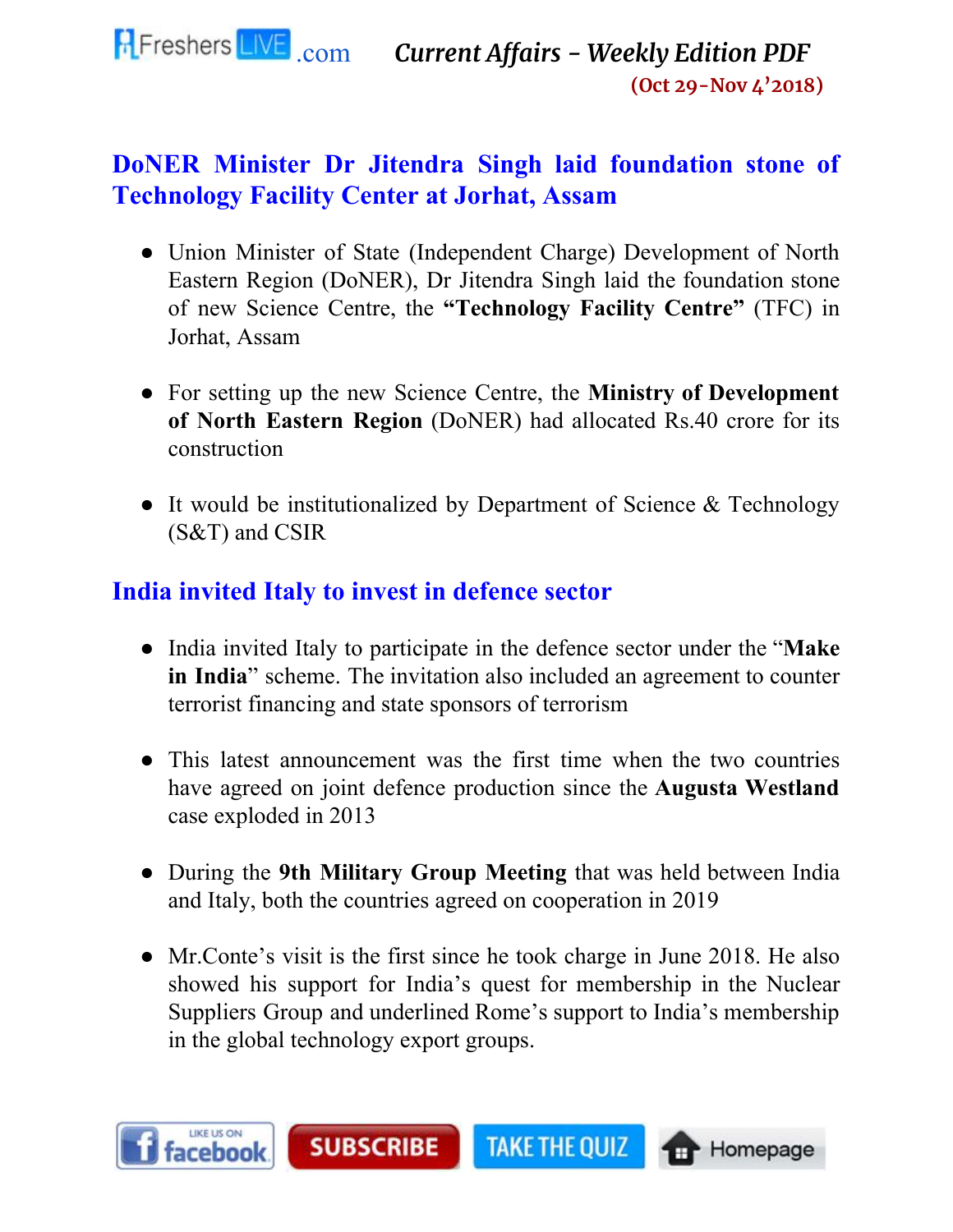

# **Chandrababu Naidu announced the Rayalaseema Steel Plant will be launched**

- Chief Minister N.Chandrababu Naidu announced that the **'Rayalaseema Steel Plant'** in Kadapa district will be launched within a month if the BJP-led NDA government failed to act
- At the seventh edition of 'Dharma Porata Deeksha,' the Telugu Desam Party's flagship campaign aimed at exposing the Centre's alleged injustice to Andhra Pradesh, Mr. Naidu said the State would take up the project on its own by providing the required sops if the Narendra Modi government continued to drag its feet over the project

# **Delhi's Signature Bridge inaugurated 14 years after conceptualisation**

- **Signature Bridge** over the **Yamuna river** is double the height of **Qutub Minar** and connects the Wazirabad across the river Yamuna to the inner city
- It will reduce the travel time between north and northeast Delhi from 45 minutes to just 10 minutes, saving the pollution and fuel
- With features like a 154-metre high observation deck and selfie spots, the bridge will also serve as a tourist spot

# **Centre to launch women's emergency helpline facility**

- National women's emergency helpline facility is to be launched in India. Women in distress can call helpline 181
- Women can get assistance for any situations such as police, medical, legal, psycho-social or rescue shelter emergency



**SUBSCRIBE TAKE THE QUIZ** 

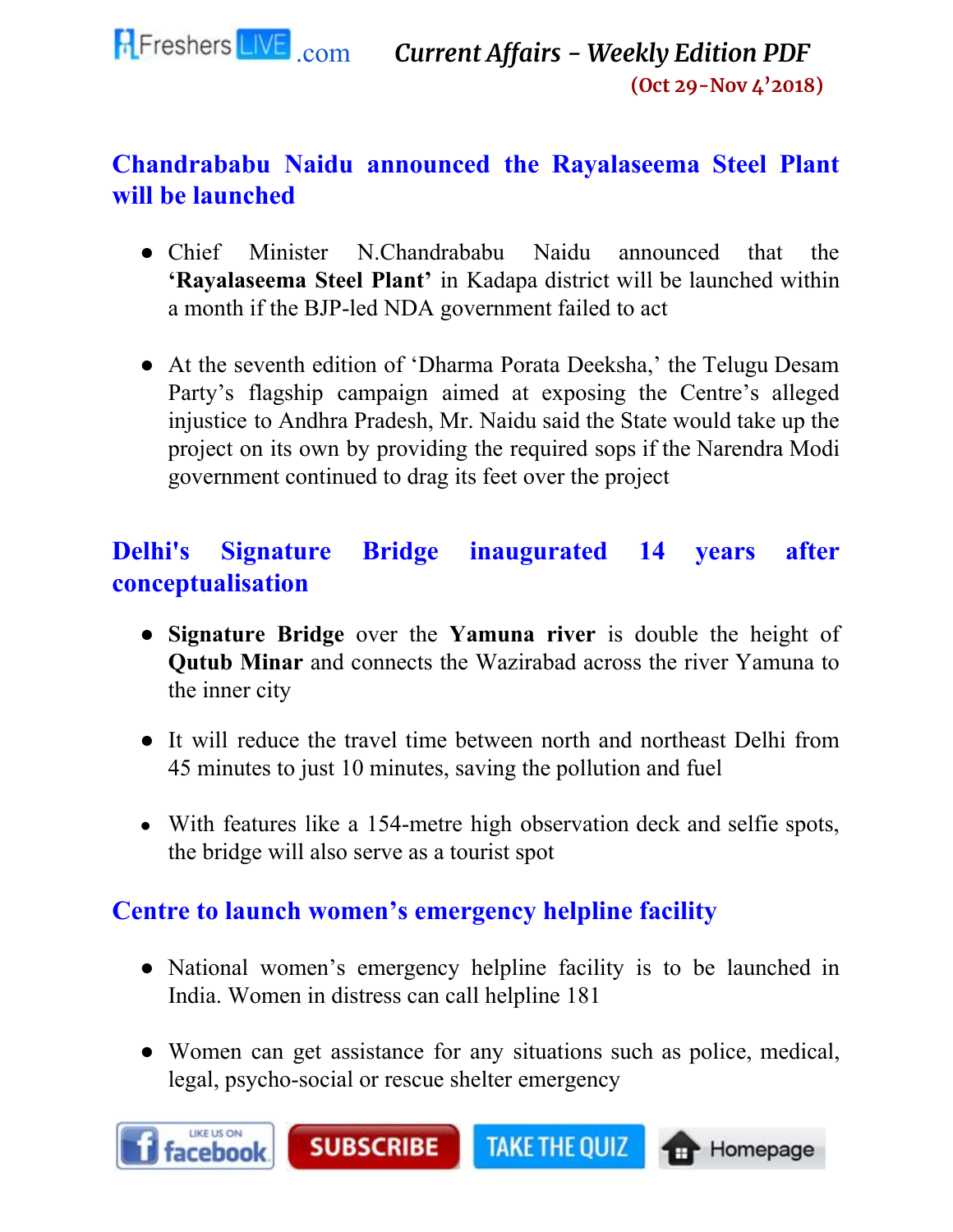

- In Tamil Nadu, the 1091 helpline is functioning in providing assistance for women. It provides police assistance to women in distress
- However, for 24x7 service, 181 helplines, under the Department of Social Welfare and Nutritious Meal Programme, will provide all types of assistance and information to women. The helpline will function from the Amma Call Centre premises in Ambattur.

# **Nineteenth Meeting of the Financial Stability and Development Council held under the Chairmanship of the Union Finance Minister, Shri Arun Jaitley**

- The main objective is to review the current global and domestic economic situation and financial sector performance.
- The issues discussed in the meeting were:

**SUBSCRIBE** 

- The issue of real interest rate, current liquidity situation, including segmental liquidity position in NBFCs and mutual fund space
- Developments regarding the strengthening of Cyber Security in the Financial Sector.

# **Kolkata tops 'Ease of Moving Index 2018' by Ola Mobility Institute**

- Kolkata tops in public transport index in terms of cleanliness and affordability of public transport
- New Delhi was rated highly in terms of safety and ranked the best among the big cities in affording parking space to its residents

**TAKE THE QUIZ** 

**Homepage** 

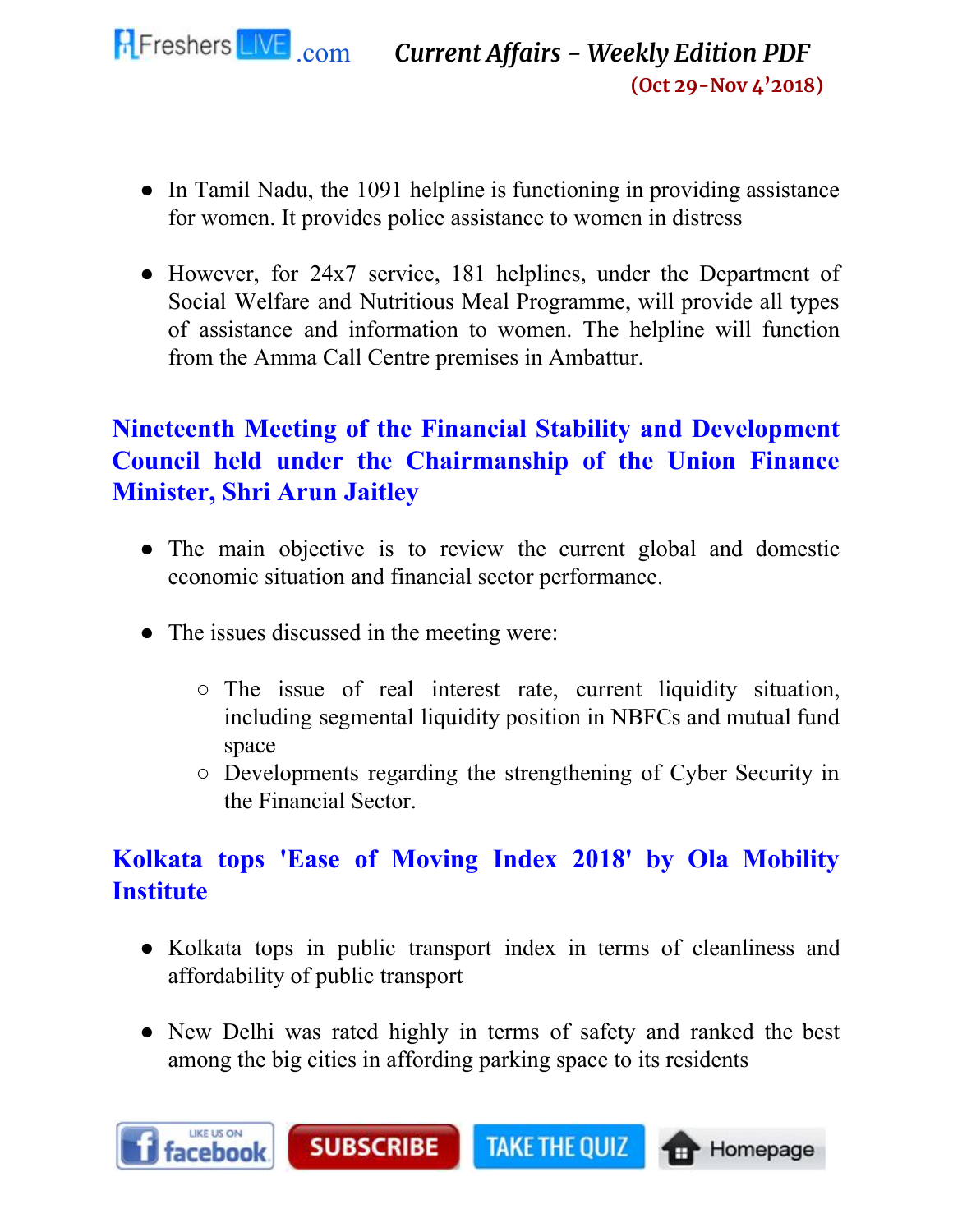

• Patna and Bhubaneswar topped the list for growing and emerging cities

#### **Prime Minister Narendra Modi launched portal for granting loans of up to Rs 1 crore in 59 minutes**

- GST-registered Micro, Small and Medium Enterprises (MSMEs) can now avail of loan of up to Rs 1 crore in just 59 minutes. Over 72,000 MSMEs have been sanctioned loans worth over  $\bar{\mathfrak{Z}}23,500$  crore through the portal till date
- Further, the mandatory sourcing limit by state-run companies from MSMEs has been increased to 25% from the previous 20%
- Modi added that companies above a Rs 500 crore will now have to compulsorily be a part of TReDs (Trade Receivables Discounting System), which will also include PSUs

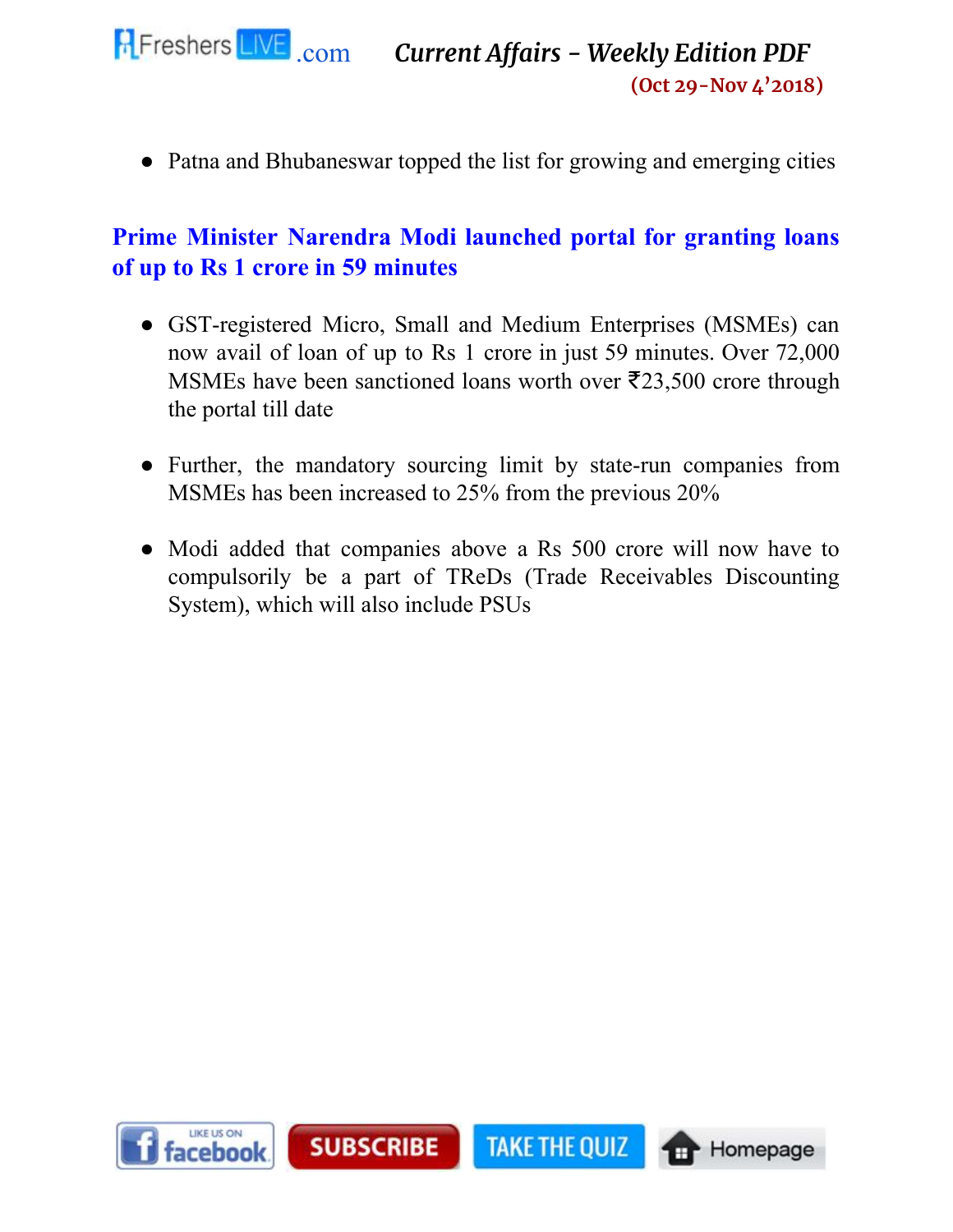

# **AWARDS AND HONOURS**

### <span id="page-10-0"></span>**BEML received Top Challengers and Best Mining Equipment Seller Award**

- **Bharat Earth Movers Limited** (BEML), a Mini Ratna Public Sector Undertaking, under the Ministry of Defence, received the prestigious 'Top Challengers Award 2018' for the excellent performance during the financial year 2017-18 and Best Seller in Crawler Equipment-Dozers and Rigid Dump Truck segment for mining sectors.
- At a function held at Delhi, CMD BEML Shri Deepak Kumar Hota received the award from Construction Economist Mr. Graham D Robinson.

#### **Prof. M S Swaminathan Received first World Agriculture Prize**

- **Prof. MS Swaminathan**, chief architect of India's Green Revolution was awarded the **World Agriculture Prize for 2018**
- He received the award from Vice-President M.Venkaiah Naidu at the event hosted by the Indian Council of Food and Agriculture
- The M.S. Swaminathan Junior Research Fellowship to be awarded from 2019 onwards was also instituted on the occasion
- The fellowship would help promote linkages between agriculture, nutrition and health, through a '**Farming Systems for Nutrition**' programme



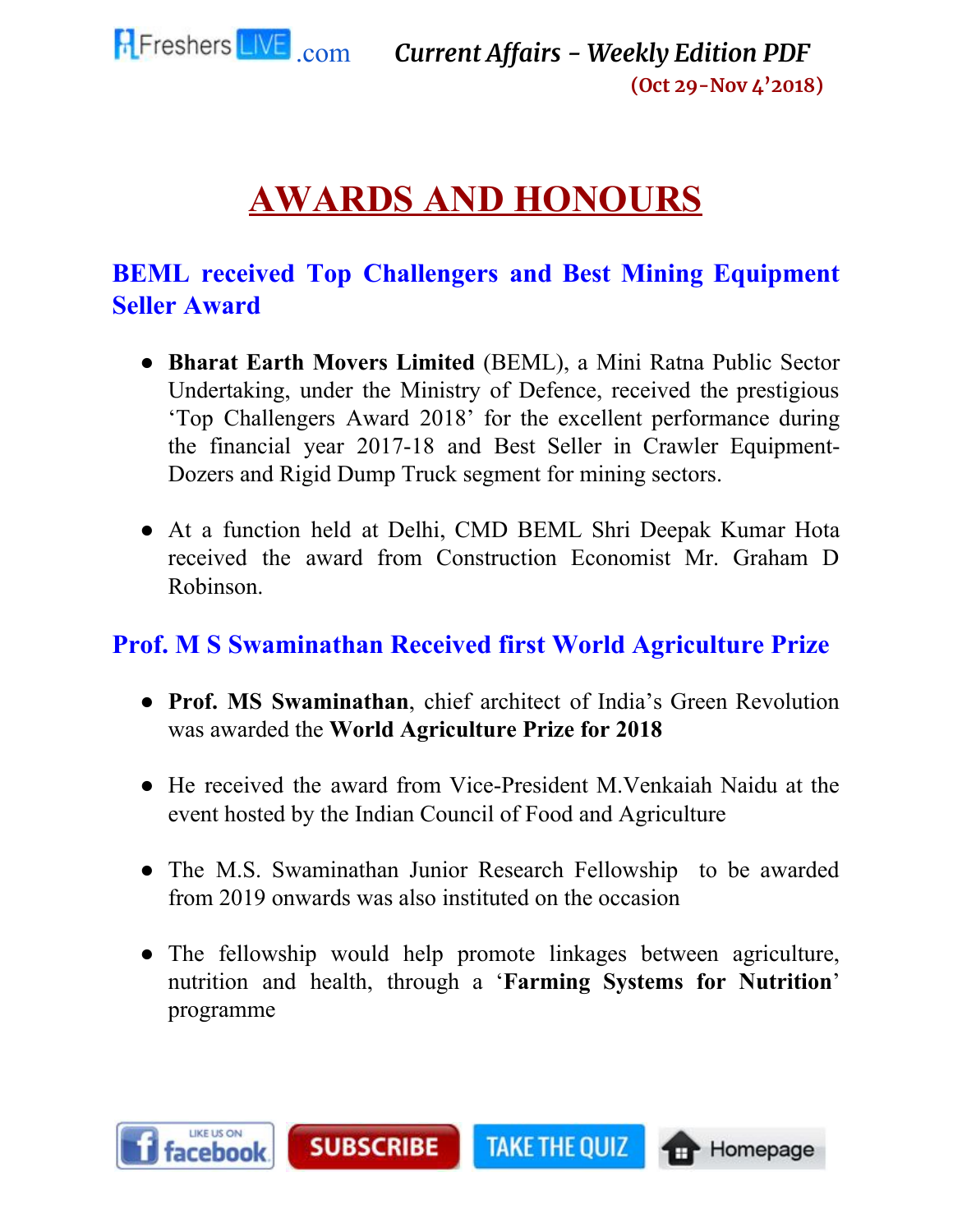

#### **Clara Sosa Won Miss Grand International 2018 In Myanmar**

- She won the Miss Grand International 2018 title at the 6th edition of the beauty pageant in Yangon, Myanmar
- She succeeds **Miss Grand International 2017** Maria Jose Lora of Peru

# **Malala Yousafzai to be honoured by Harvard University for her work promoting girls education**

- **Malala Yousafzai** will be honored by Harvard University for her work promoting girls' education
- Harvard's Kennedy School stated that Yousafzai will be conferred with the 2018 Gleitsman Award at a ceremony on 6th December
- The Gleitsman Award provides 125,000 US dollars for activism that has improved quality of life around the world

# **Roopam Sharma Won World Health Summit Startup Award In Berlin**

● **Roopam Sharma**, a 23-year old Indian scientist, won the World Health Summit Startup award, 2018 for his invention, Manovue the world's first intelligent personal assisting system for the visually impaired

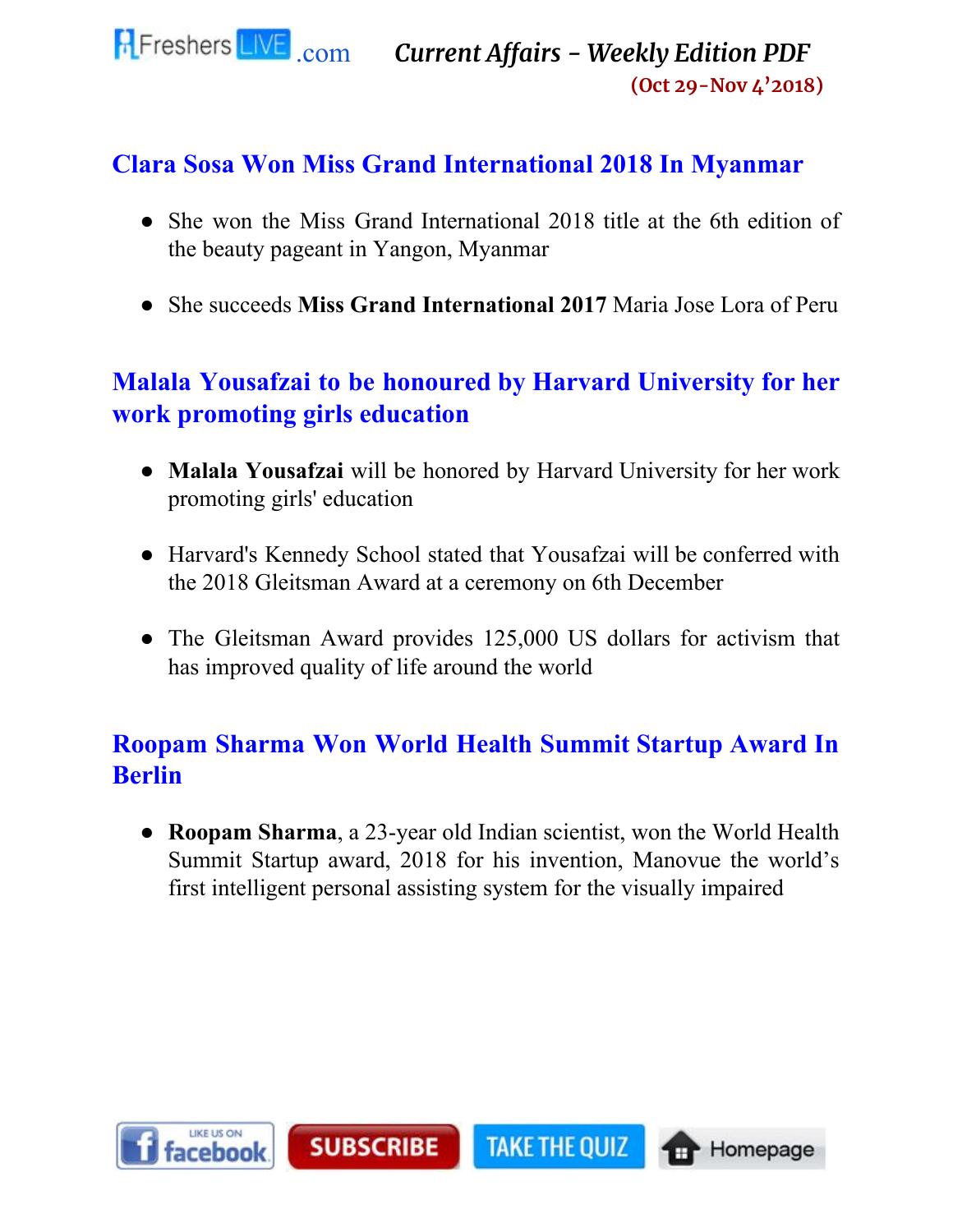

# **SCIENCE & TECHNOLOGY**

# <span id="page-12-0"></span>**ZSI scientists says Moths are key pollinators in Himalayan ecosystem**

- The scientists of Zoological Survey of India (ZSI) has revealed that **Moths (Lepidoptera),** which is widely considered as pests, are pollinators to a number of flowering plants in the Himalayan ecosystem
- The scientists collected moth samples from states such as Arunachal Pradesh, Sikkim and West Bengal
- The analysis of proboscis, a long and thread-like organ used to suck flower sap, of a dozen moth species' revealed the presence of pollen grains
- Researchers have pointed out that almost two-thirds of common large moth species have declined over the last 40 years in some parts of the world
- One of the main reasons for the decline is light pollution

# **KAU initiated a mission to rejuvenate hill garlic**

- The **Kerala Agricultural University** (KAU) has initiated a study on the **farming practices of garlic** followed in the hills of Kanthalloor and Vattavada areas of Idukki district of Kerala
- This move is to promote the variety Malai poondu or hill garlic that is on the verge of extinction

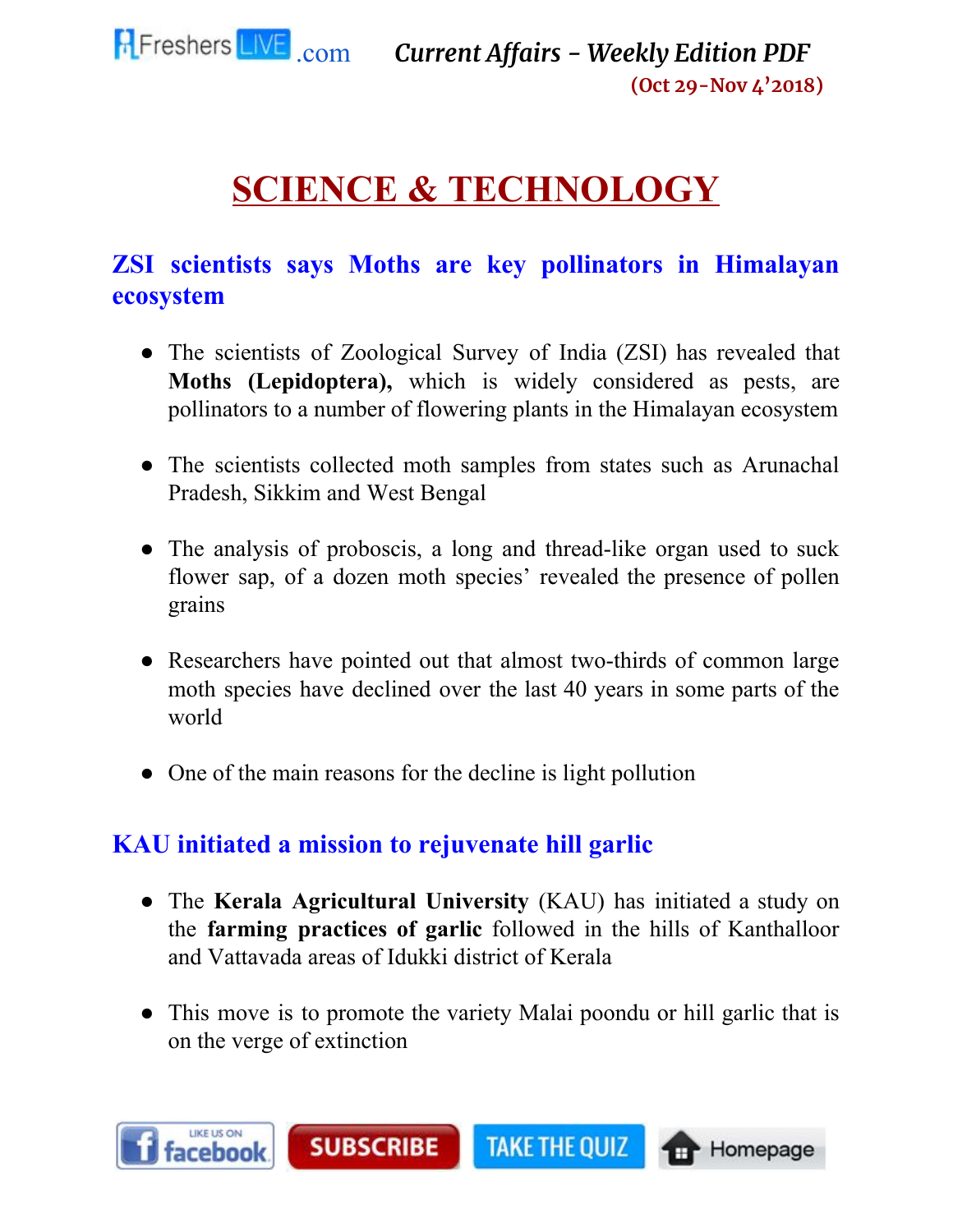

- Malai poondu or hill garlic are known for its unique flavour, pungency, taste, medicinal properties and longer shelf life, that is 180 days
- Due to long duration of cultivation the tribal farmers of the area started to cultivate hybrid varieties or short duration, 90 to 120 days, varieties
- The study by KAU said that the major problems faced by the hill garlic cultivation are the small size of the bulb, lack of awareness on scientific cultivation practices and wild animal attack
- KAU also suggested that by following scientific practices, the crop duration can be reduced

# **IIT-Madras researchers designed India's 1st microprocessor 'Shakti'**

- The **'Shakti' family** of processors was fabricated at ISRO's Chandigarh semi-conductor laboratory, making it the first 'RISC V Microprocessor' to be completely designed and made in India
- Shakti microprocessor can be used in mobile computing devices, embedded low power wireless systems and networking systems
- 'Shakti' will reduce dependency on imported microchips and the risk of cyber attacks

# **CSIR developed Less Polluting Firecrackers named SWAS, SAFAL and STAR**

● These crackers developed by Council of Scientific and Industrial Research (CSIR) are 15-20 percent cheaper than the conventional ones and free from harmful chemicals.

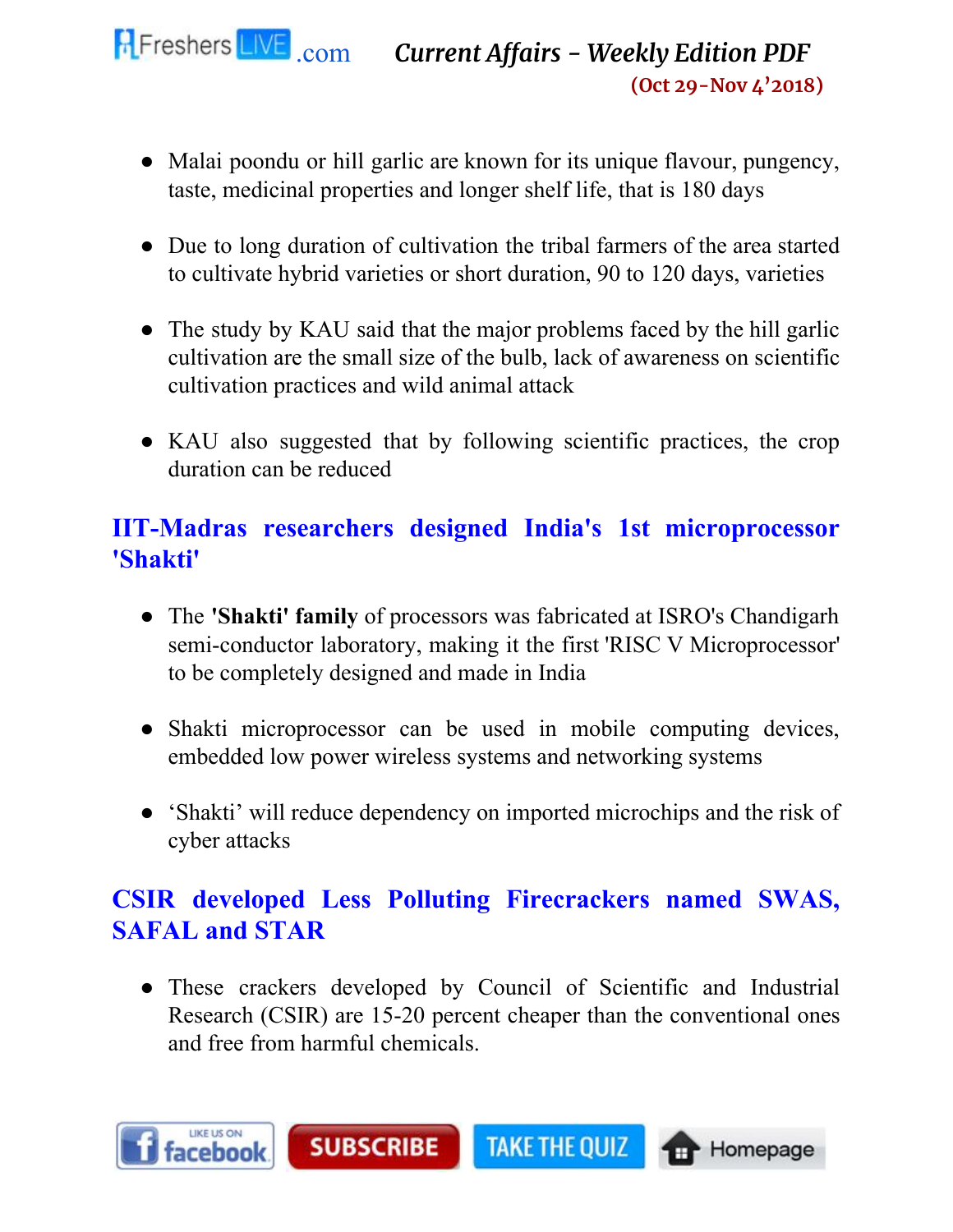

- SWAS stands for Safe Water releaser, SAFAL stands for Safe minimal Aluminum and STAR stands for Safe Thermite cracker.
- The crackers will come in the market after the approval from Petroleum and Explosive Safety Organization (PESO), which is the nodal agency for safety requirements in manufacture, storage, transport of all types of explosives.

#### **Scientists said that the oceans are heating up 60 percent faster**

- Scientists from the **Intergovernmental Panel on Climate Change** (IPCC) said that the world's oceans have absorbed **60% more heat** than previously thought over the last quarter of a century leaving Earth more sensitive still to the effects of climate change
- The Scientists also said that the world's oceans have absorbed 90% of the temperature rise caused by man-made carbon emissions
- But new research found that for each of the last 25 years, oceans had absorbed heat energy equivalent to 150 times the amount of electricity mankind produces annually
- That is 60% higher than what previous studies showed
- The IPCC warned that drastic measures need taking in order to limit global warming to 1.5 Celsius by the end of the century but the world produced a record amount of carbon emissions in 2017

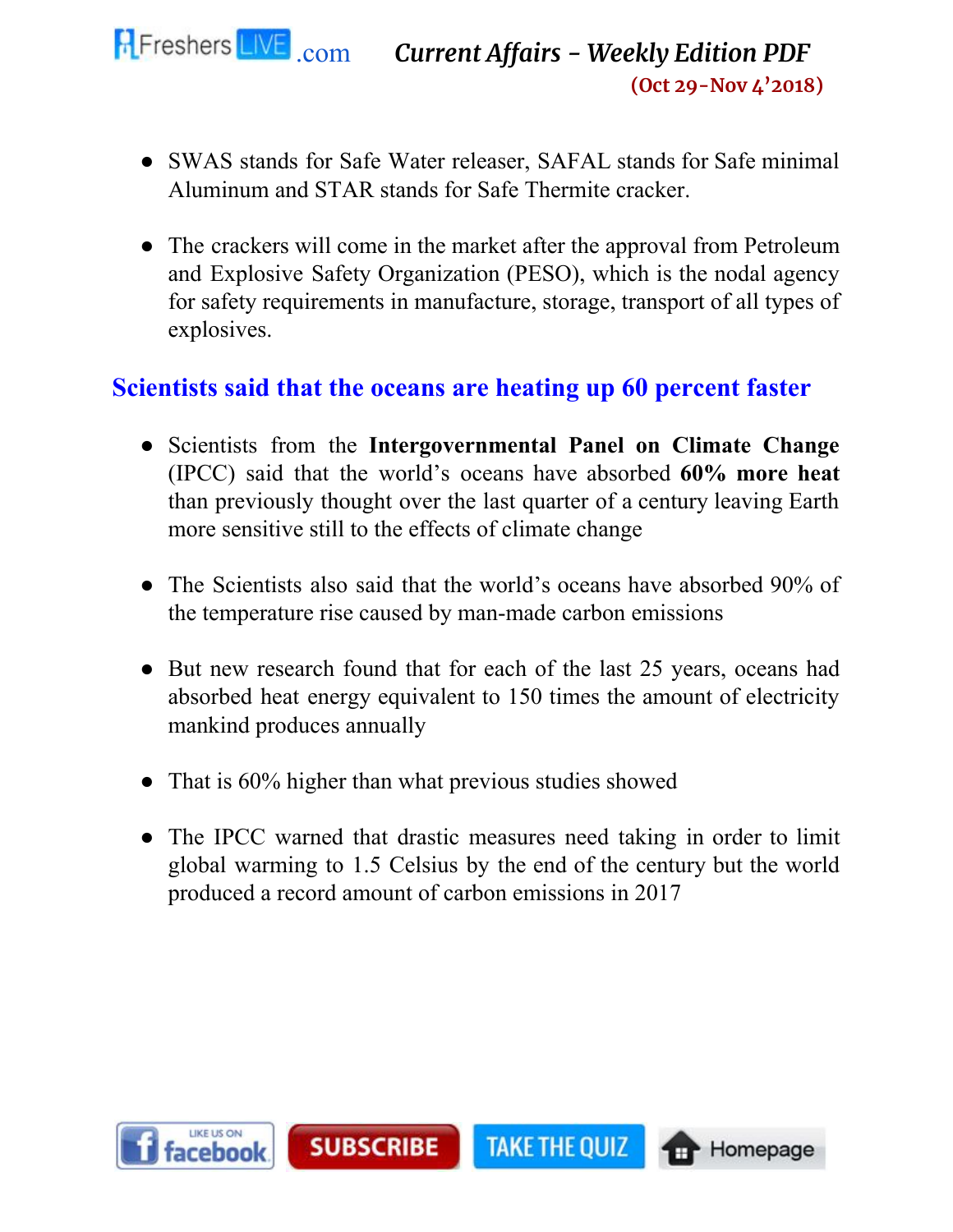

#### **World's largest supercomputer switched on for the first time**

- The world's largest neuromorphic supercomputer **SpiNNaker ('Spiking Neural Network Architecture' machine)**, which was designed and built to work like a human brain, has been switched on for the first time.Made up of one million processors, SpiNNaker can complete over 200 million-million actions per second
- The supercomputer will help scientists better understand how neurological diseases like Parkinson's impact the brain

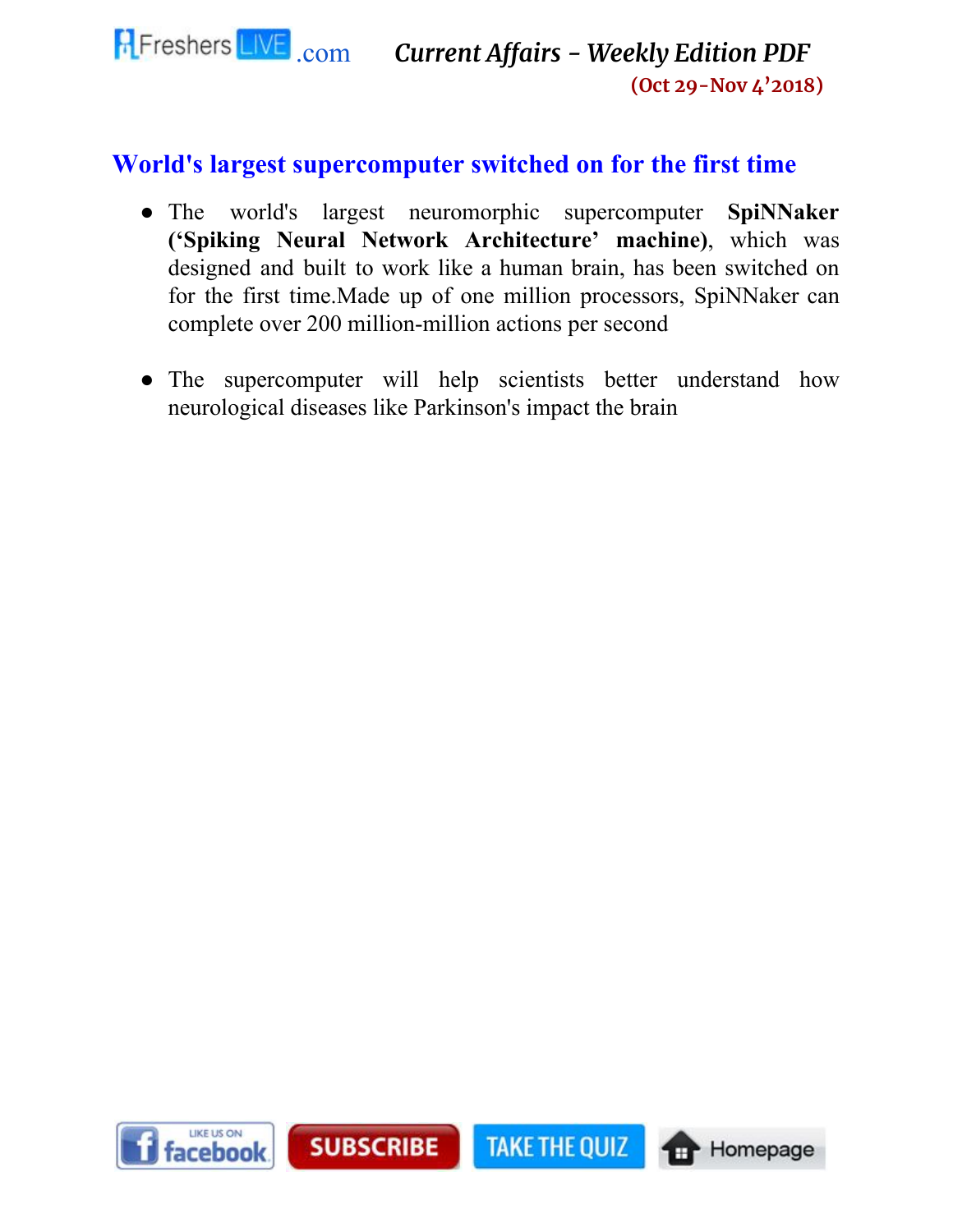

# **BANKING AND FINANCE**

# <span id="page-16-0"></span>**Reserve Bank of India to inject Rs 40,000 crores into banking system via OMO in November 2018**

- This will be done through the purchase of government securities under open market operations for an aggregate amount of Rs. 400 billion in the month of November 2018
- This will help ease a cash shortage in the system and stabilize debt market rates

# **India topped as Asia most investment savvy economy: Standard Chartered**

- According to a new Standard Chartered study, 'The Emerging Affluent Study 2018-Climbing the Prosperity Ladder', India is Asia's most investment savvy economy
- The survey markets were: China, Hong Kong, India, Indonesia, Kenya, Malaysia, Nigeria, Pakistan, Singapore, South Korea, the UAE

# **State Bank of India and Hitachi Payments formed joint venture for digital payment platform**

- State Bank of India (SBI) and payments solution provider Hitachi Payment Services India entered into an agreement to form a joint venture for establishing a card acceptance and digital payment platform
- According to the joint venture (JV), Hitachi will pick up 26 percent stake in SBI Payment Services, a wholly-owned subsidiary of SBI

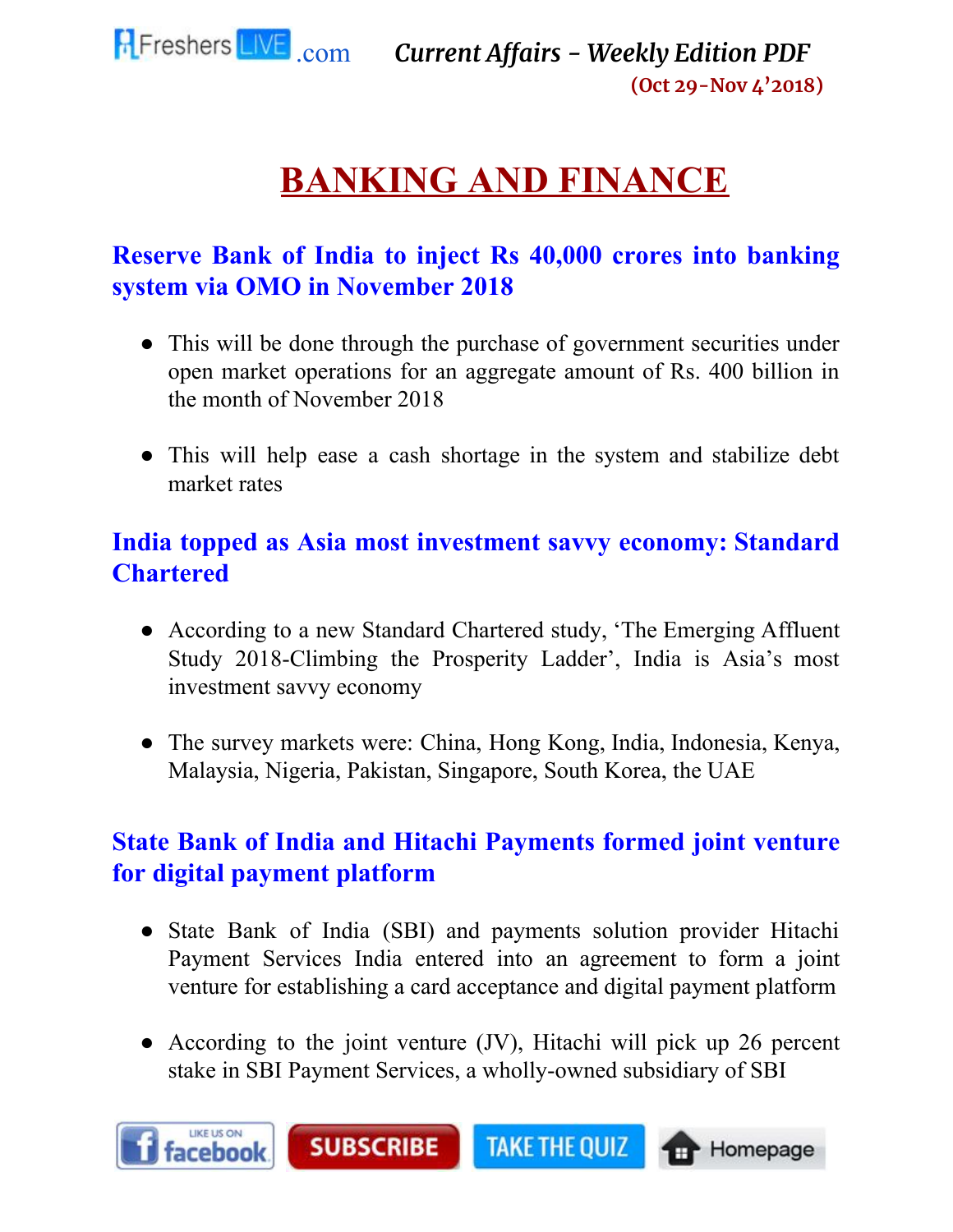

• The JV will have various payment options to customers and merchants

### **RBI allowed banks to provide PCE to NBFC bonds**

- The Reserve Bank of India (RBI) permitted banks to provide Partial Credit Enhancement (PCE), or a partial guarantee, to bonds issued by systemically important Non-Banking Financial Companies (NBFC) and Housing Finance Companies (HFC)
- The move is to enhance their liquidity position
- It also said that the bonds backed by PCE from banks should only be utilised for refinancing the existing debt of the NBFC-ND-SIs/HFCs
- Banks should introduce appropriate mechanisms to ensure that the end-use condition is met
- The exposure of a bank by way of PCEs to bonds issued by each such NBFC-ND-SI/HFC shall be restricted to 1% of capital funds of the bank within the extent single/group borrower exposure limits

# **Reliance Industries receives India's first LC payment via blockchain**

• In a first for India, British bank HSBC Holdings Plc has executed a trade finance transaction using blockchain for a deal involving an export by Reliance Industries to an American client, Tricon Energy. Blockchain massively reduced the time taken for processing the documents

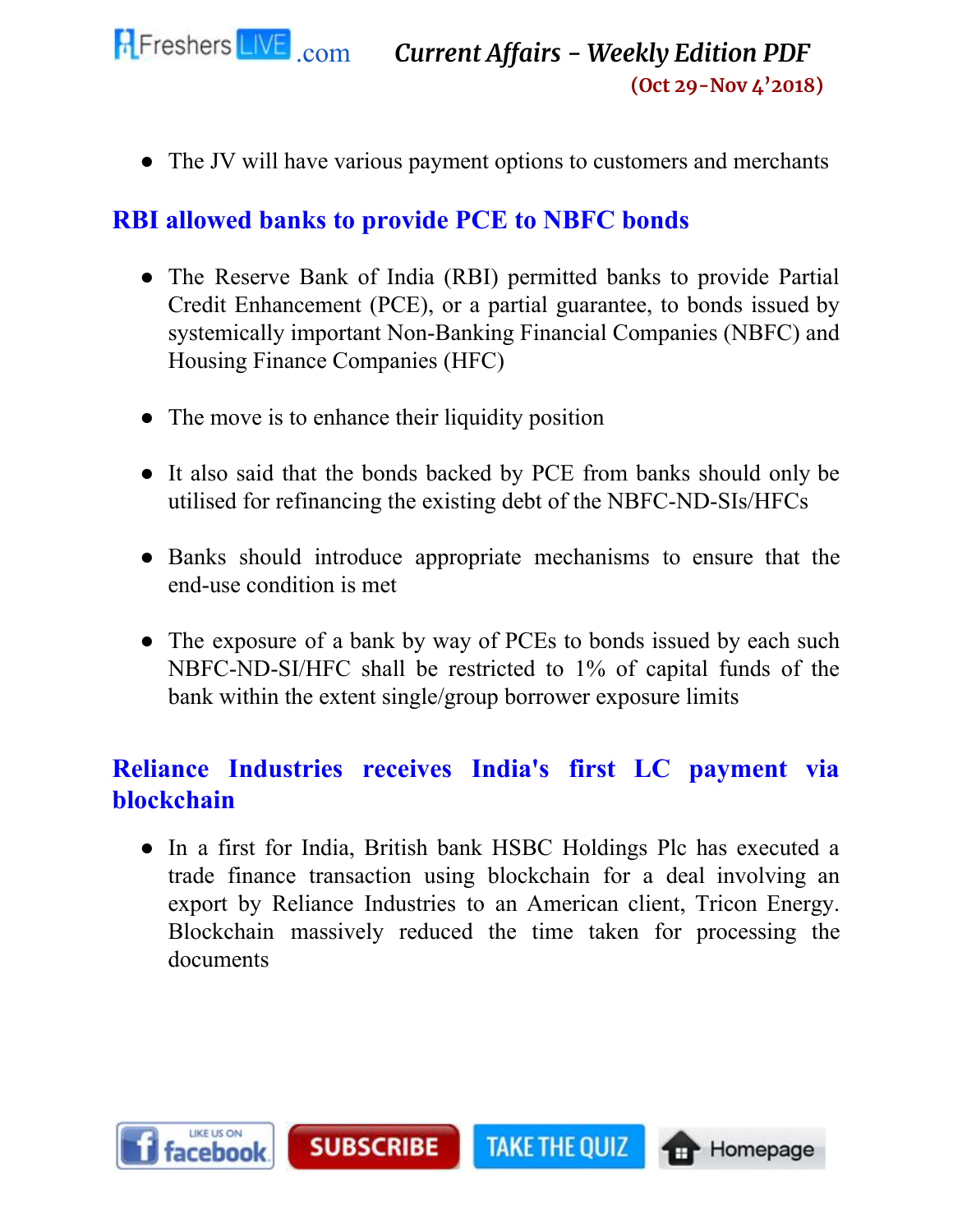

# **SPORTS**

# <span id="page-18-0"></span>**Simona Halep becomes first Recipient Of Chris Evert WTA World No.1 Trophy**

• She is the first recipient of the Chris Evert Women's Tennis Association (WTA) World No.1 Trophy, named after WTA's first-ever world number one, Chris Evert

#### **Roger Federer won 99th career title in his hometown**

- He won his 99th career title after winning the **Basel Open** for the ninth time in his career
- Federer, who was born in the Swiss city of Basel, won his fourth title of the year in the form of the Basel Open

#### **Indian Golfer Khalin Joshi Clinches Panasonic Open India Title**

- **Khalin Joshi** became the seventh Indian to win the Panasonic Open India title in the last eight editions of the tournament
- He finished second best after finishing with a par on the 18th

# **Elina Svitolina won WTA Finals in Singapore**

• She defeated Romania's Sloane Stephens 3-6, 6-2, 6-2 and won the season-ending WTA Finals

**TAKE THE QUIZ** 

**THE Homepage** 

• This is the biggest title in Elina Svitolina career

**SUBSCRIBE** 

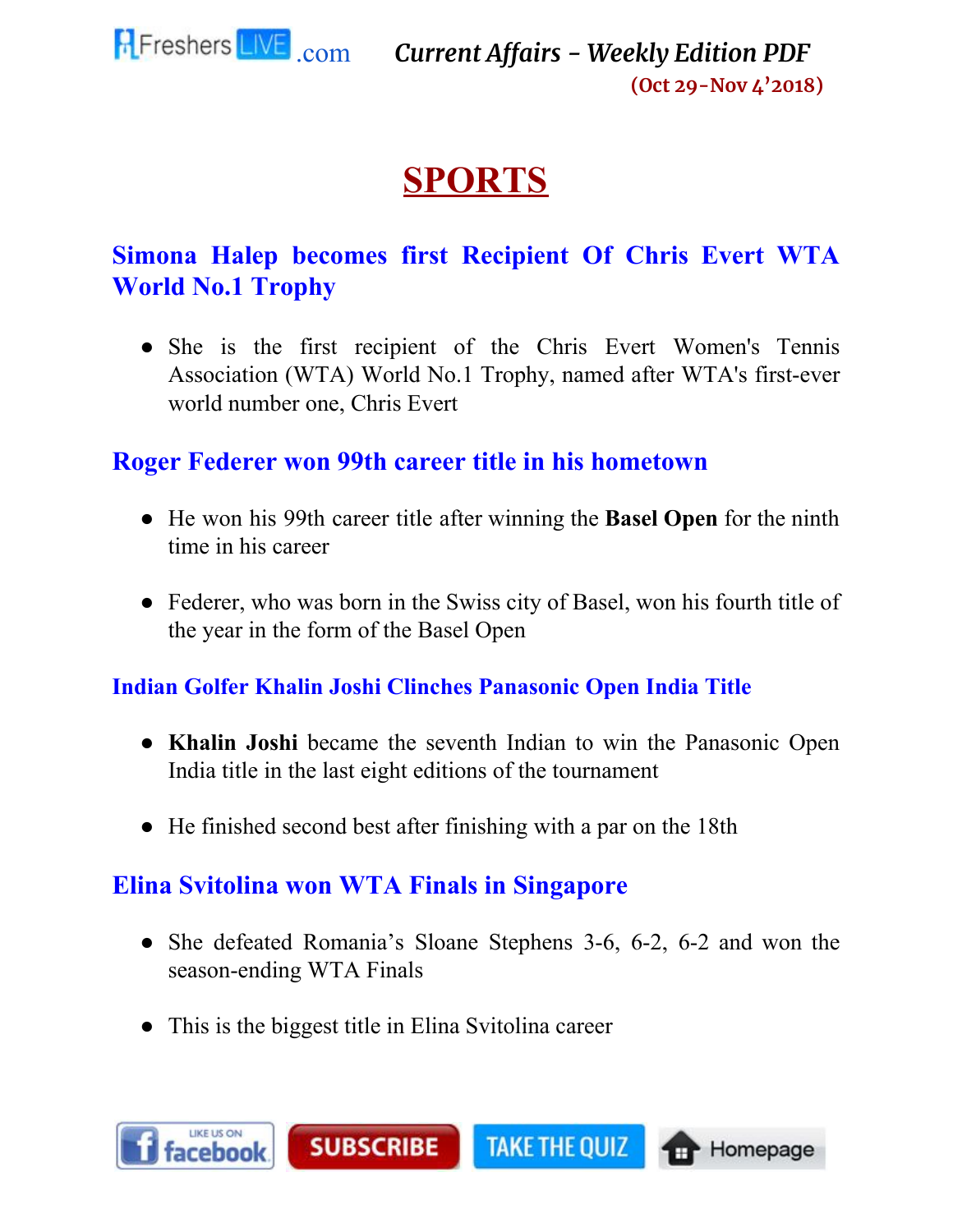

#### **India win eighth consecutive ODI series against Windies**

- **India defeated** Windies by 9 wickets in the fifth ODI at Thiruvananthapuram to clinch the five-match series 3-1 and win their eighth consecutive ODI series against Windies
- With scores of 140, 157 not out and 107 in the first three games, Kohli became the first Indian to score three consecutive hundreds in the 50-over format
- India Team Captain Virat Kohli, Windies Team Captain Jason Holder

### **Pankaj Advani becomes first Indian to win Asian Snooker Tour title**

- The 33-year-old from Pune, **Pankaj Advani** became the first Indian to win an **Asian Snooker Tour event** after defeating China's Ju Reti 6-1 in the final in Jinan, China
- Pankaj is Nineteen-time world champion
- He won Padma Bhushan, Padma Shri, Rajiv Gandhi Khel Ratna, Arjuna Award for Billiards & Snooker

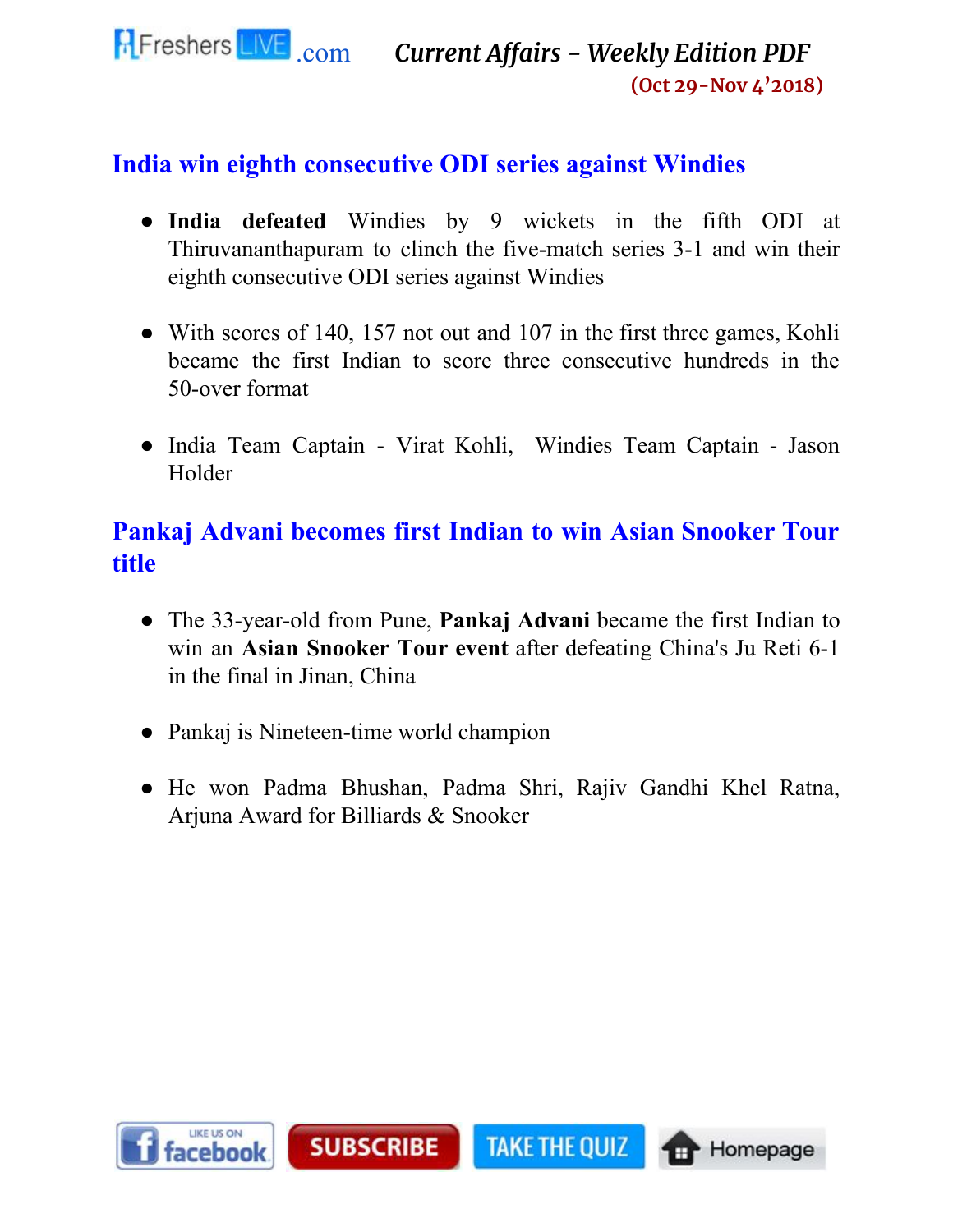

# **QUIZ CORNER**

<span id="page-20-0"></span>1) Which company fired 48 employees for sexual harassment in past two years?

- (a) Google
- (b) Samsung
- (c) Apple
- (d) Verizon

#### **Answer: (a)**

2) Which state announces drought in 180 talukas chalking out eight schemes to provide relief in affected areas?

(a) Maharashtra (b) Gujarat (c) Tamil Nadu (d) West Bengal

#### **Answer: (a)**

3) Which country appoints Sahle-Work Zewde As 1st Female President?

**TAKE THE QUIZ** 

**THE Homepage** 

**SUBSCRIBE** 

- (a) Pakistan
- (b) Ethiopia
- (c) Saudi Arabia
- (d) North Korea

**Answer: (b)**

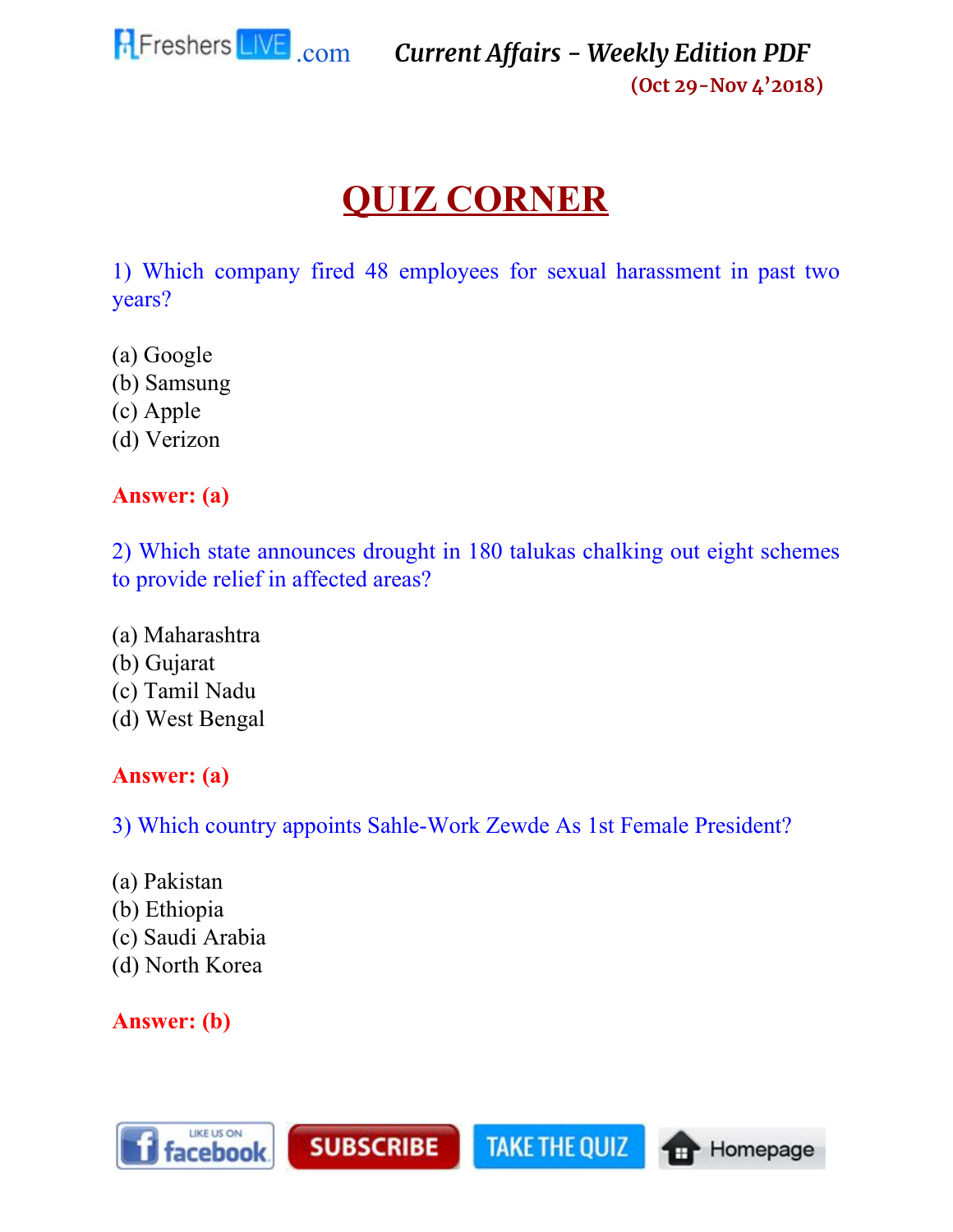

#### **(Oct 29-Nov 4'2018)**

#### 4) Who Won Bronze Medal In World Wrestling Championships?

(a) Pooja Dhanda (b)Varun Karthik (c) Dinesh Gupta (d) Suresh Kumar

#### **Answer: (a)**

5) Which country Becomes Second Largest Solar Market: MERCOM?

- (a) India
- (b) Pakistan
- (c) Saudi Arabia
- (d) Indonesia

#### **Answer: (a)**

6) Which place NATO's Biggest Military Maneuvers Begins ------- ?

- (a) Norway
- (b) China
- (c) Australia
- (d) Denmark

#### **Answer: (a)**

7) From which date Indian Railways UTS app to book unreserved tickets online?

(a) November 1st (b) December 3rd

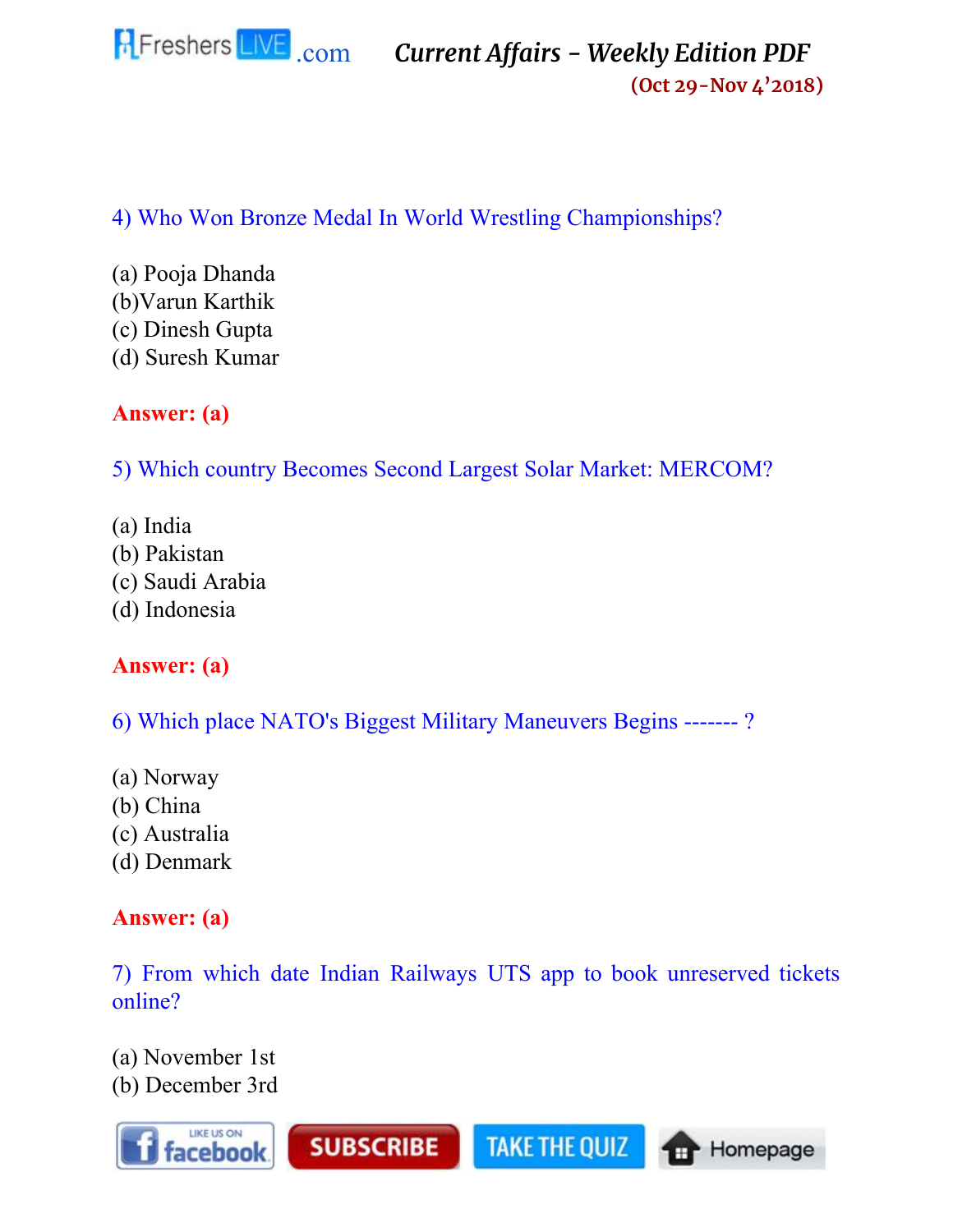

**(Oct 29-Nov 4'2018)**

(c) February 2nd (d) March 5th

#### **Answer: (a)**

8) Scientists recently found that are key pollinators in Himalayan ecosystem.

(a) Moth (b) Pollen wasps (c) Bees (d) Flower beetles

#### **Answer: (a)**

9) Which of the following company is to be acquired by India Cements Ltd.?

(a) Transworld Garnet India Private Limited

**SUBSCRIBE** 

- (b) IGC Mining Private Limited
- (c) Springway Mining Private Limited
- (d) NLCI Mining Private Limited

#### **Answer: (c)**

10) Which bank to inject Rs 40,000 crores into banking system via OMO in November 2018?

**TAKE THE QUIZ** 

**THE Homepage** 

- (a) Yes bank
- (b) Canara Bank
- (c) Reserve Bank of India
- (d) Dena Bank

#### **Answer: (c)**

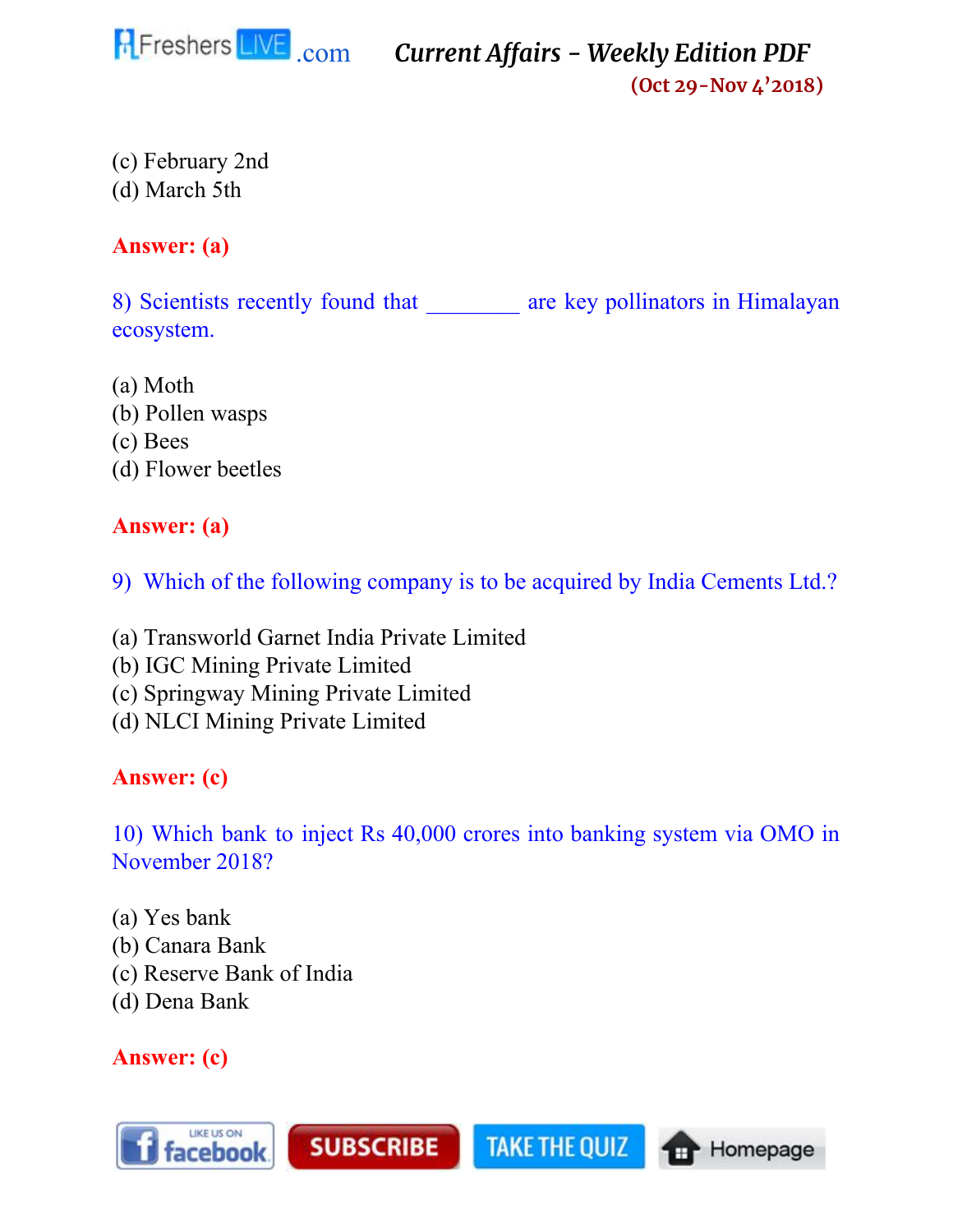

**(Oct 29-Nov 4'2018)**

#### 11) Where is the headquarters of United Nations?

- (a) New york
- (b) Russia
- (c) Geneva
- (d) Denmark

#### **Answer: (a)**

12) Which state joined with British Council on educational collaboration?

- (a) Arunachal Pradesh
- (b) Himachal Pradesh
- (c) Bihar
- (d) Tamil Nadu

#### **Answer: (a)**

13) Who Inaugurates 5th Edition Of 'Women Of India National Organic Festival'?

(a) Shri Dinesh Gupta (b) Shri Maneka Gandhi (c) Shri Suresh kumar (d) Shri Nitish Kumar

#### **Answer: (b)**

14) With which of the following company did the trade union coordination committee of autorickshaw drivers of Ernakulam district sign an agreement for management of e-auto feeder service of the Koch metro?

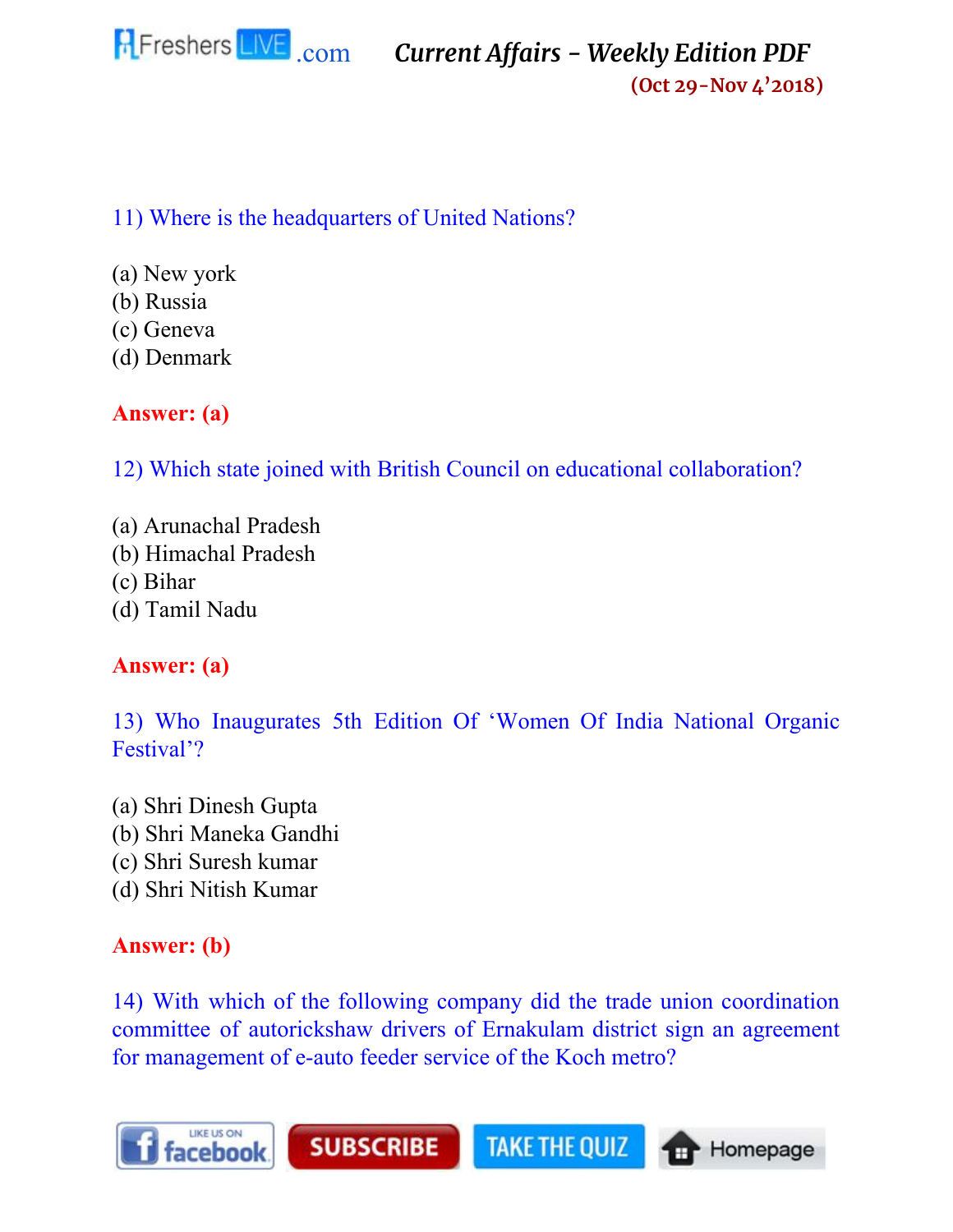

**(Oct 29-Nov 4'2018)**

- (a) Infotech Solutions Pvt. Ltd.
- (b) Allsec Pvt. Ltd.
- (c) Technovia Solutions Pvt. Ltd.
- (d) Kerala Feed Pvt. Ltd.

#### **Answer: (c)**

15) What is provided under the Snehasparsham project in the flood-hit Kerala?

- (a) Rs.1 lakhs and shelter
- (b) providing 25Kg rice and fodder
- (c) e-servicing & lost certificates
- (d) 100 bags of cattle feed

#### **Answer: (d)**

16) Which of the following has declared drought in 151 tehsils in 26 districts?

(a) Maharashtra (b) Uttar Pradesh (c) Rajasthan (d) Uttarakhand

# **Answer: (a)**

17) India win their consecutive ODI series against Windies.

**SUBSCRIBE** 

**TAKE THE QUIZ** 

**THE Homepage** 

- (a) Fifth
- (b) Eighth
- (c) Seventh
- (d) Sixth

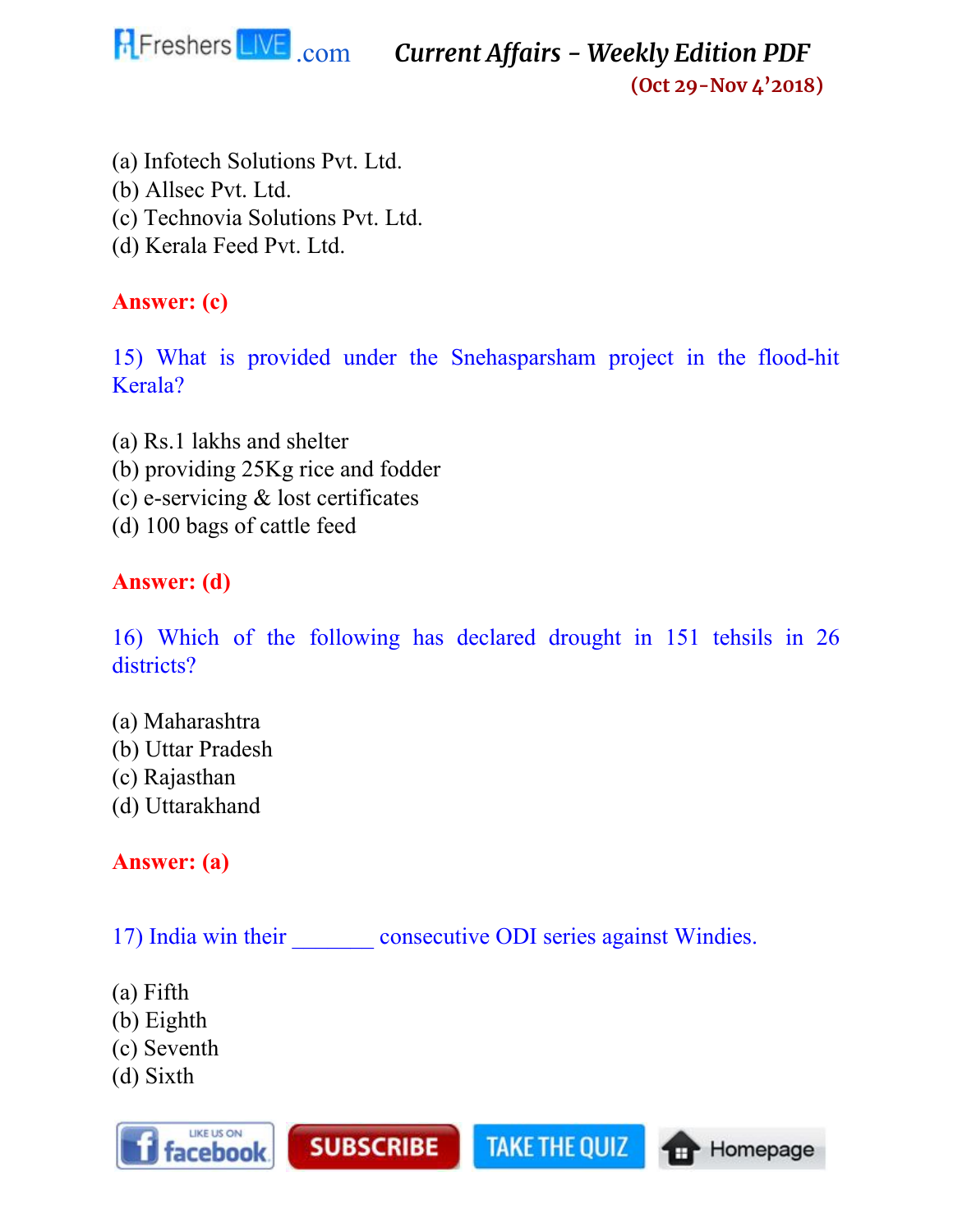

**(Oct 29-Nov 4'2018)**

#### **Answer: (b)**

18) Which of the following did Madras HC ban regarding drugs?

(a) False practising (b) Selling for high price (c) Online drug sale (d) drug that are banned by USFDA

#### **Answer: (c)**

19) Vice President M Venkaiah Naidu on 31 October 2018 embarked on a three-nation visit to Botswana, Zimbabwe and \_\_\_\_\_\_\_\_\_\_\_\_

- (a) Ethiopia
- (b) Tanzania
- (c) Nigeria
- (d) Malawi

#### **Answer: (d)**

20) Under which department did Tamil Nadu govt. provide assistance for women for their emergency?

- (a) Department of Women and Child welfare
- (b) Department of Social Welfare and Nutritious Meal Programme
- (c) Department of Human Affairs
- (d) Department of Human Welfare and Nutritious Meal Programme

#### **Answer: (b)**

21) Amid rising air pollution, 'Clean Air Week' is being observed from November 1 to 5 in

**TAKE THE QUIZ** 

Homepage

(a) Delhi

(b) Goa

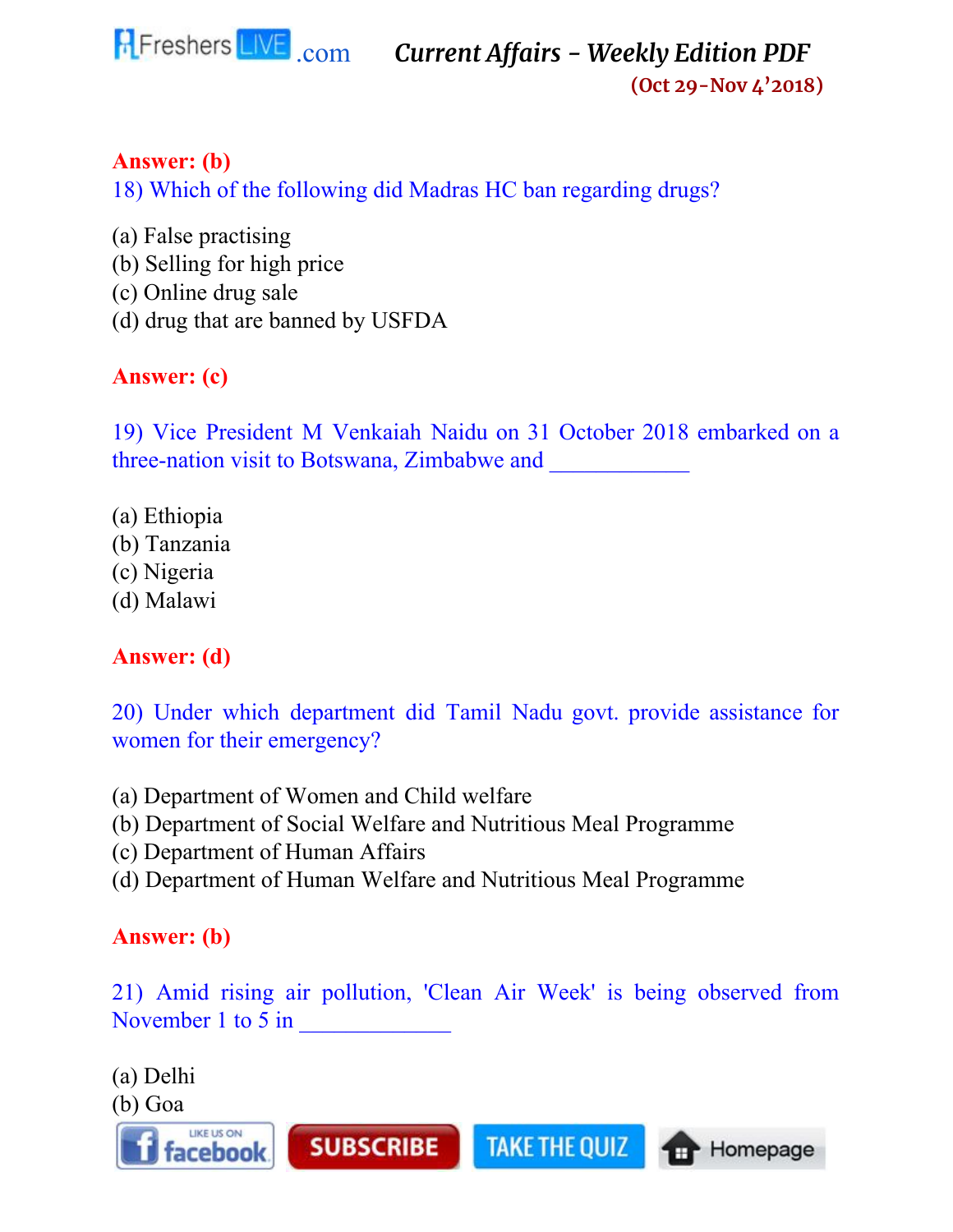

**(Oct 29-Nov 4'2018)**

Homepage

m

(c) Uttar Pradesh (d) Bihar

**Answer: (a)**

22) Which country has recently announced to withdraw from United Nations' (UN) migration pact?

- (a) Brazil
- (b) Austria
- (c) Canada
- (d) France

#### **Answer: (b)**

23) Which naval ship returned after 205-day world tour?

- (a) INS Tarangini (b) INS Viraat
- (c) INS Satpura
- (d) INS Shakthi

#### **Answer: (a)**

24) Under which department did Tamil Nadu govt. provide assistance for women for their emergency?

- (a) Department of Women and Child welfare
- (b) Department of Social Welfare and Nutritious Meal Programme
- (c) Department of Human Affairs
- (d) Department of Human Welfare and Nutritious Meal Programme

#### **Answer: (b)**

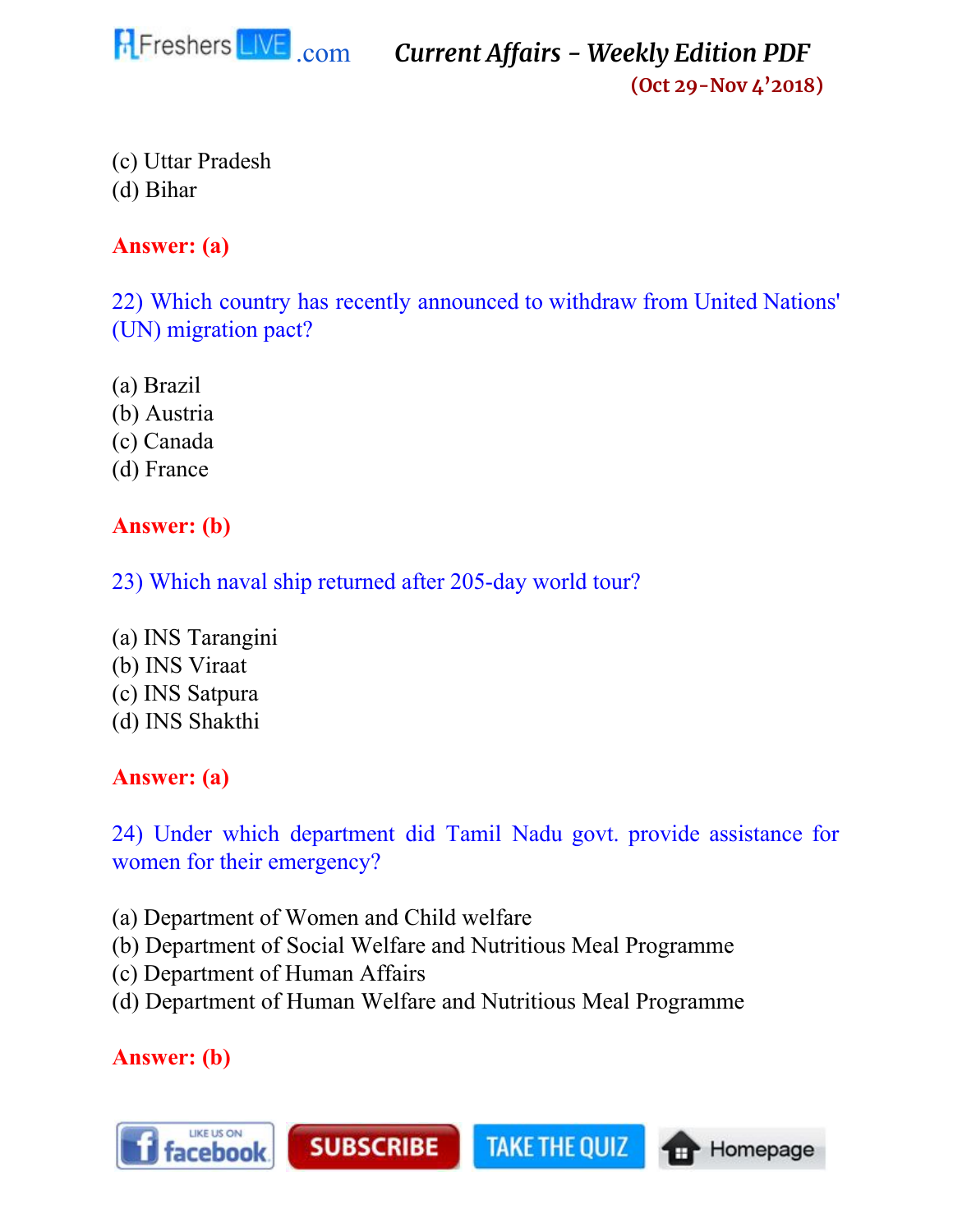

**(Oct 29-Nov 4'2018)**

#### 25) Which rank did India obtained in Global Passport Index?

- (a) 65
- (b) 25
- (c) 35
- (d) 28

#### **Answer: (a)**

26) Which rank did India secure in the World Bank's Ease of Doing Business Index 2018?

- (a) 103rd (b) 77th
- (c) 54th
- 
- (d) 89th

#### **Answer: (b)**

27) Which country inked a \$950 million deal for inducting two new warships equipped with Brahmos missiles in the India Navy?

(a) Russia (b) Indonesia (c) Saudi Arabia (d) Pakistan

#### **Answer: (a)**

#### 28) Which country To Be Partner Country for 25th DST-CII Technology Summit 2019?

(a) Netherland

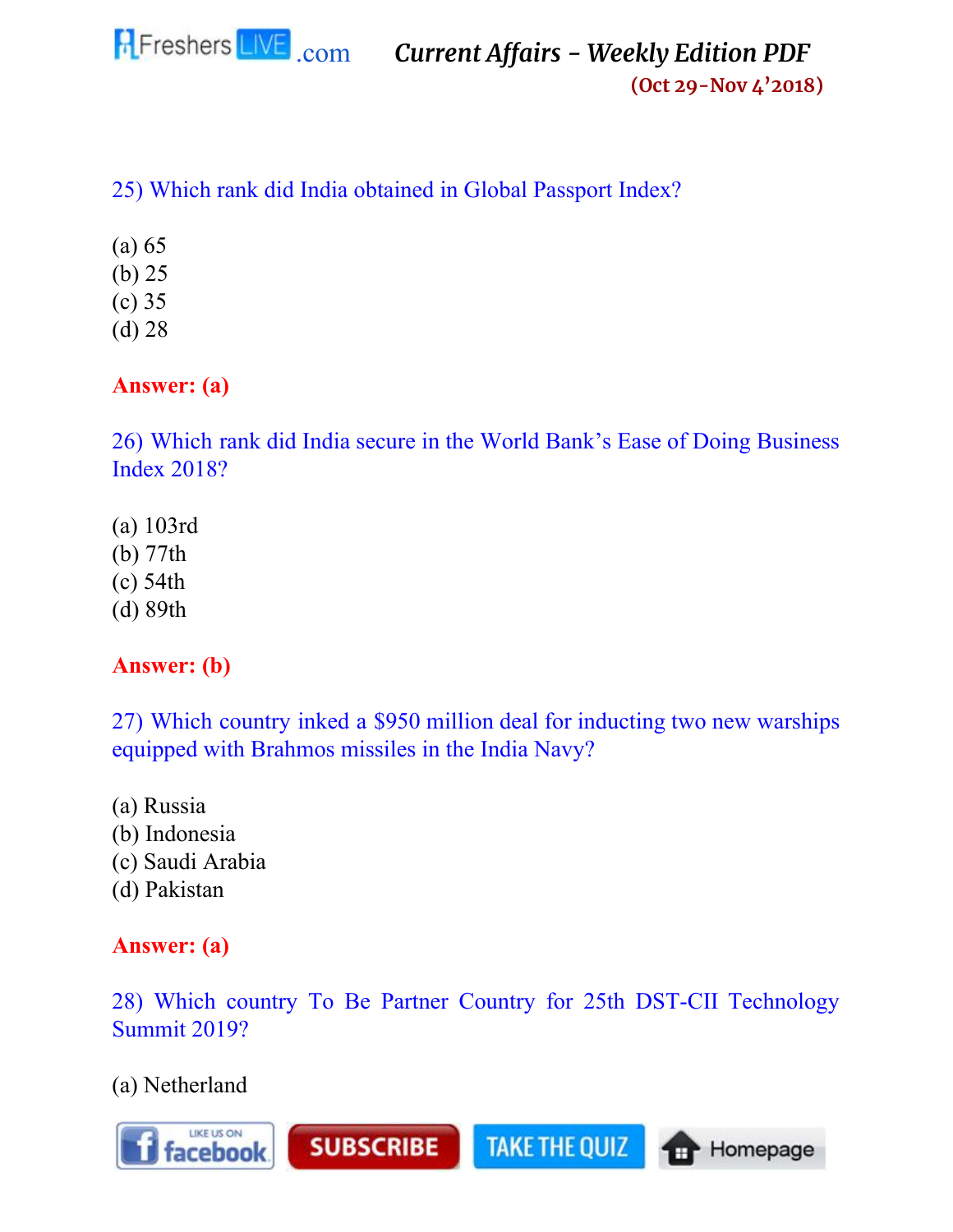

**(Oct 29-Nov 4'2018)**

- (b) Andorra
- (c) Australia
- (d) Botswana

#### **Answer: (a)**

29) 49th International Film Festival of India, IFFI 2018, will be held in Goa. Olu, the opening film in IFFI 2018 is made in which of the following language?

- (a) Tulu
- (b) Telugu
- (c) Malayalam
- (d) Tamil

### **Answer: (c)**

30) India will become 3rd largest aviation market in world by

- (a) 2020 (b) 2021
- (c) 2022
- (d) 2019

<span id="page-28-0"></span>**Answer: (a)**

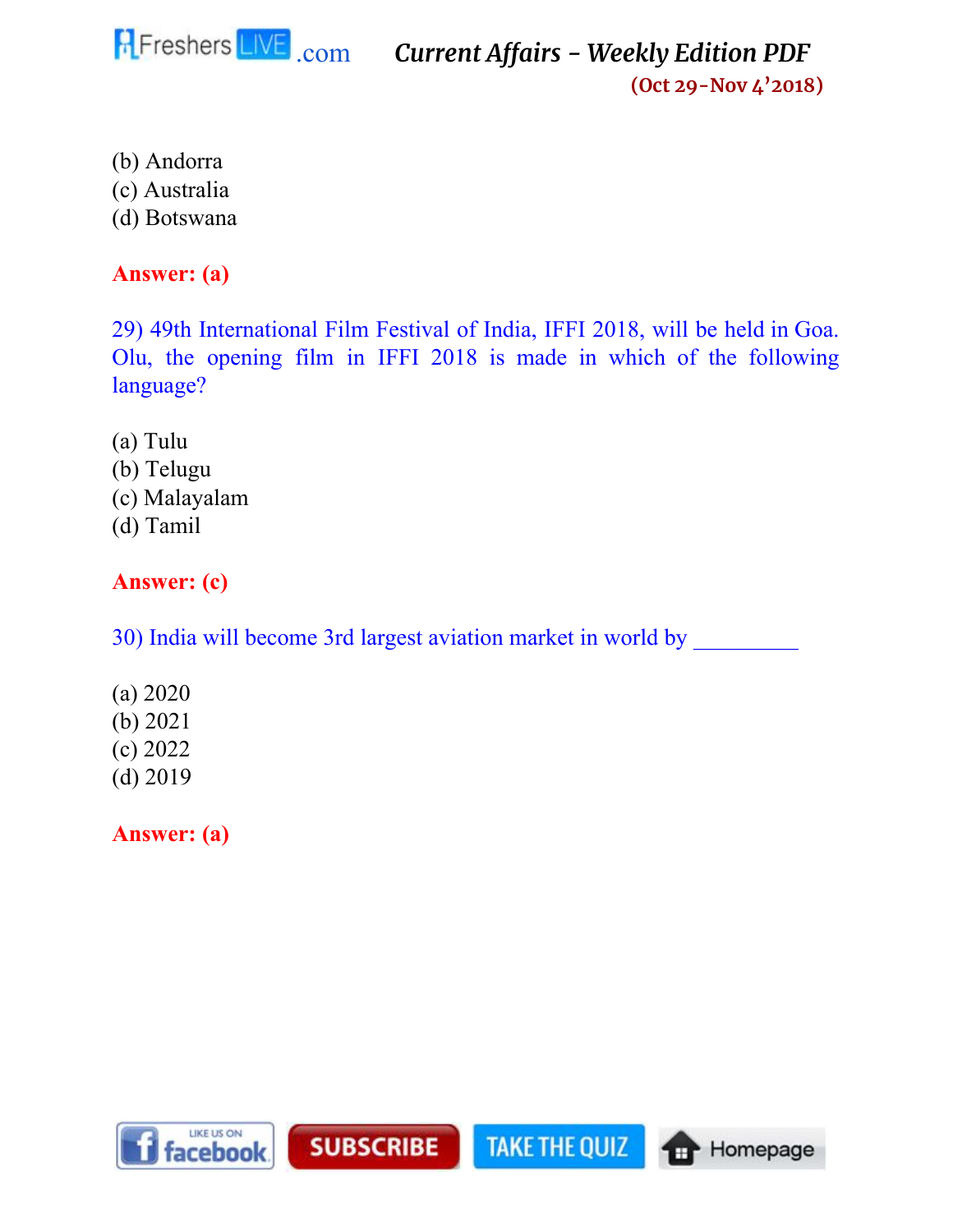

# USEFUL LINKS

[Free SBI PO Mock Test](https://www.fresherslive.com/mock-test/sbi-po-prelims?utm_source=capdf&utm_medium=capdf&utm_campaign=capdf&utm_term=capdf&utm_content=capdf) [Free SSC CHSL Mock Test](https://www.fresherslive.com/mock-test/chsl-tier-I?utm_source=capdf&utm_medium=capdf&utm_campaign=capdf&utm_term=capdf&utm_content=capdf) [Free IBPS RRB Office Assistant Mock Test](https://www.fresherslive.com/mock-test/ibps-rrb-office-assistant-prelims?utm_source=capdf&utm_medium=capdf&utm_campaign=capdf&utm_term=capdf&utm_content=capdf) [Free IBPS Clerk Mock Test](https://www.fresherslive.com/mock-test/ibps-clerk-exam?utm_source=capdf&utm_medium=capdf&utm_campaign=capdf&utm_term=capdf&utm_content=capdf) [Free IBPS PO Mock Test](https://www.fresherslive.com/mock-test/ibps-po-prelims?utm_source=capdf&utm_medium=capdf&utm_campaign=capdf&utm_term=capdf&utm_content=capdf) [Latest Government Jobs Alert](https://goo.gl/eLGP5J)

#### **GOOD LUCK FOR YOUR EXAMS!!!**